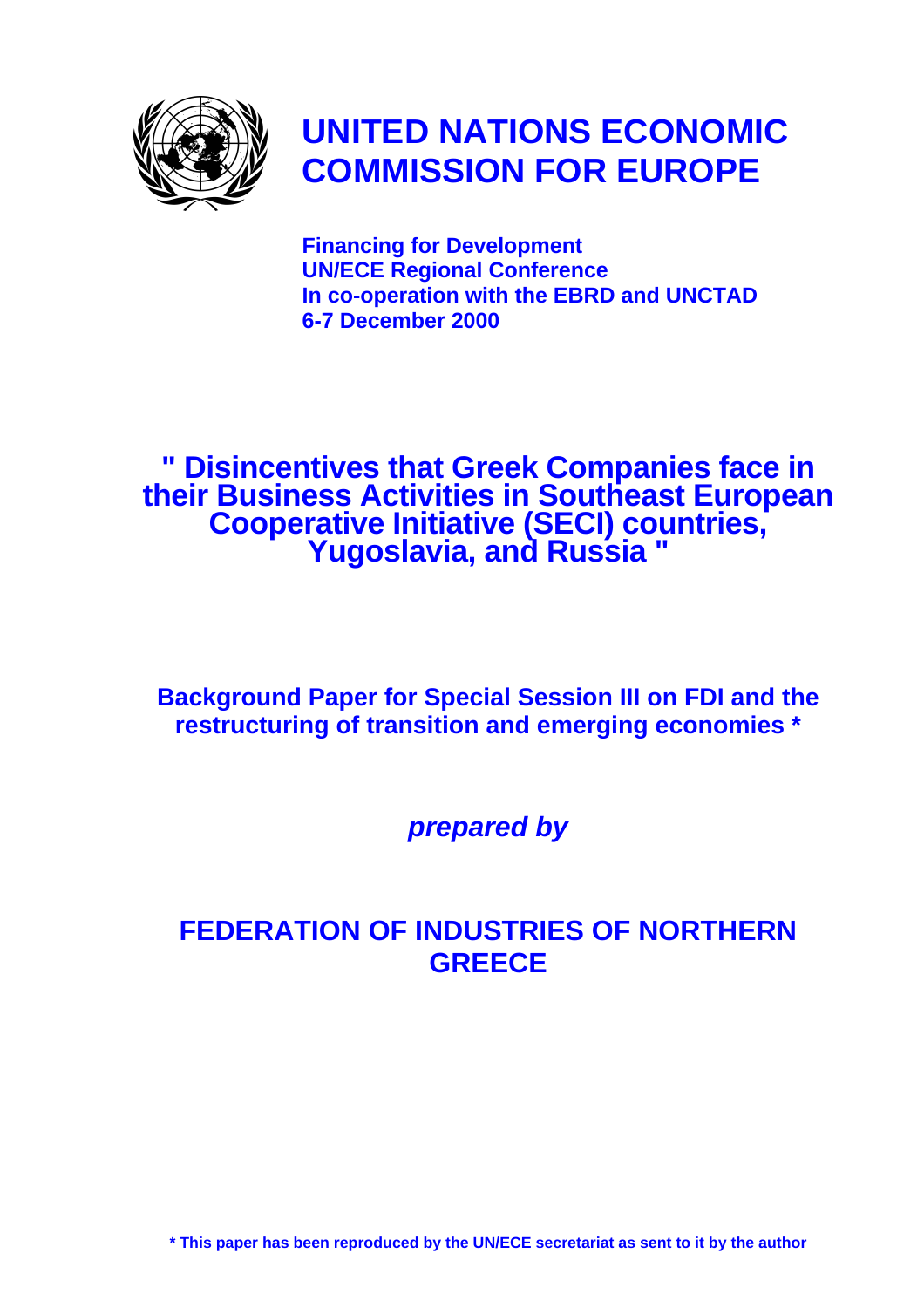[ SECI ] [ SECI BAC ]



# **FEDERATION OF INDUSTRIES OF NORTHERN GREECE**

Research into the Disincentives that Greek Companies face in their Business Activities in Southeast European Cooperative Initiative (SECI) countries, Yugoslavia, and Russia

Thessaloniki, 1st of December 1998

- **1. INTRODUCTION**
- **2. EXECUTIVE SUMMARY**
- **3. OBJECTIVES**
- **4. METHODOLOGY**

# **5. RESULTS**

### **5.1. Sample identification**

- 5.1.1. Enterprises
- 5.1.2. Organizations
- 5.1.3. Sample characteristics

### **5.2. Results analysis**

- 5.2.1. Most significant business disincentive
- 5.2.2. Percentage of significance of business disincentives
- 5.2.3. Basic disincentive by country
- 5.2.4. Total presentation of disincentives
- 5.2.5. Presentation of disincentives by country
- 5.2.6. Additional disincentives
- 5.2.7. Proposals

# **6. ANNEX**

- **6.1. Questionnaire**
- **6.2. Chart presentation by country: factors constituting business disincentives**

# 1. **INTRODUCTION**

This survey was conducted by the Federation of Industries of Northern Greece within the framework of its involvement in Southeast European Cooperative Initiative (SECI). The results of the survey will be used to confront the inhibitive factors which are deterring investment and other business activities in the developing countries of the Balkan and Black sea areas.

The field of investigation are companies active in the SECI countries, namely Albania, Bosnia and Herzegovina, Bulgaria, Croatia, Hungary, Moldova, Romania, Slovenia, the former Yugoslav Republic of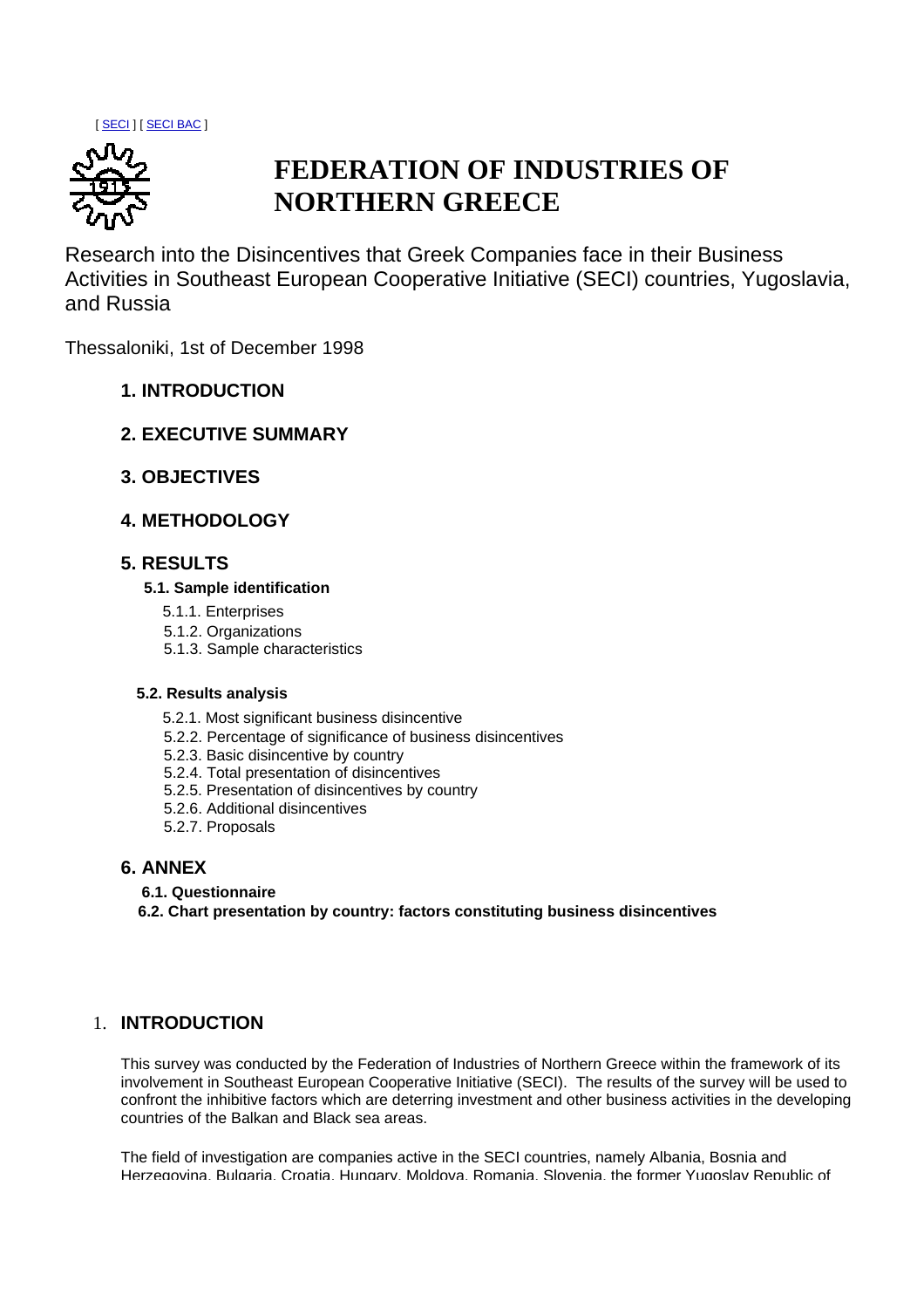Macedonia. The survey did not include one SECI country, Turkey, but did include Yugoslavia, which is not included in SECI. The survey also included the Russian Federation, which supports SECI.

It is worth taking note of certain basic factors on the basis of which Greek companies select a country in which to develop their companies. The most decisive factor is the distance between Greece and the market under consideration, while consumer habits and the size of the market seem to be of major importance.

Generally speaking, Greek companies show a preference for Bulgaria, Romania and the former Yugoslav Republic of Macedonia. All three countries neighbour Greece and their markets are similar in size to that of Greece; this is why businessmen feel more prepared for what they will face and why they consider these three countries, and the Balkans in general, as an initial investment opening with a view to later expansion via these nations into Russia and the Black Sea states.

Similarly, the majority of Greek companies feel positive about the future expansion of the European Union to include the countries under examination. They would like to reinforce their present activities and to expand into other countries such as Hungary, Poland, the Czech Republic and Slovakia, where they are not currently a major presence.

# 2. **EXECUTIVE SUMMARY**

The basic conclusions which can be drawn from the present survey are summarized below:

- o All disincentives are rated on a scale from less restrictive to most restrictive.
- o The most significant disincentive to development in all the countries under examination was found to be *political and economic instability*. More specifically:

| <b>Disincentive</b>                                | <b>Average rating</b> |  |
|----------------------------------------------------|-----------------------|--|
| 1. Political and economic instability              | 8,03                  |  |
| 2. Crime - lack of transparency - corruption       | 7,14                  |  |
| 3. Deficient infrastructure                        | 6,93                  |  |
| 4. Insufficient legal and administrative framework | 6,89                  |  |
| 5. Inadequate policy towards foreign investments   | 6,37                  |  |
| 6. Negative business environment                   | 5,19                  |  |

- o The results concerning Bosnia and Herzegovina, Hungary, Moldova, and Slovenia should be viewed with reservations since the number of completed replies was insufficient for us to be confident about the reliability of our conclusions.
- o When we categorized the results on the basis of the importance (in percentage terms) attached to each factor by our respondents (most restrictive, restrictive, less restrictive), it was seen that 71% of respondents considered "Political and Economic Instability" to be the most restrictive disincentive, while a further 23% rated it as restrictive. Next in order of importance was "Insufficient legal and administrative framework" which was considered to be highly restrictive by 70% and restrictive by a further 13% of those responding.
- o The major disincentives arranged by country are as follows: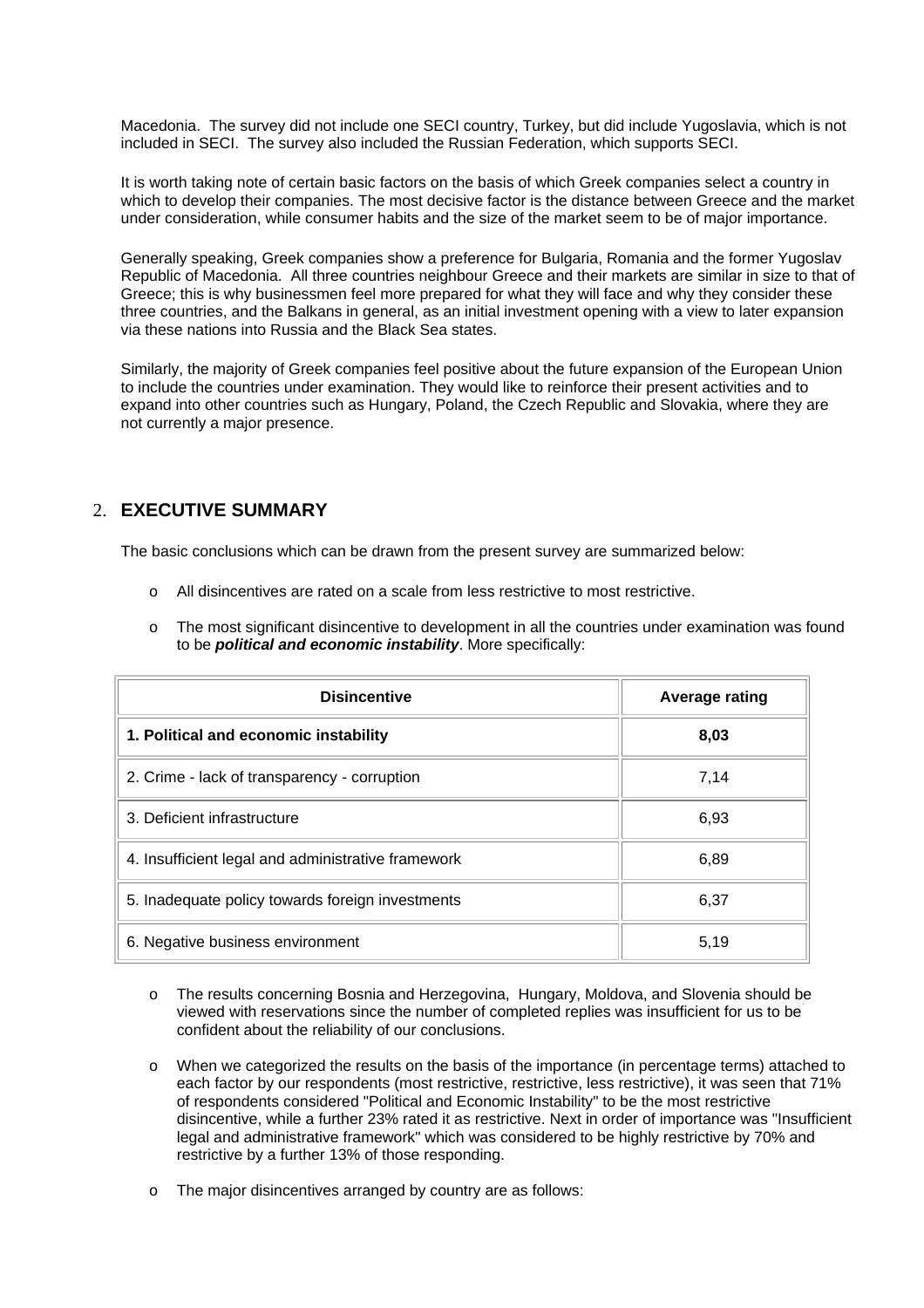| <b>Disincentive</b>                              | Country                                          |
|--------------------------------------------------|--------------------------------------------------|
| Political and economic instability               | Albania, Moldova, Yugoslavia, Romania,<br>Russia |
| Crime - lack of transparency - corruption        | Bosnia and Herzegovina, Bulgaria, Hungary        |
| Inadequate policy towards foreign<br>investments | Croatia, Slovenia                                |
| Insufficient legal and administrative framework  | The former Yugoslav Republic of Macedonia        |

# o An **evaluation of the factors constituting each disincentive** led to the following results:

# 1. **Political and economic instability**

# *Most significant factors*

| ∣⊿ st      | Difficult to plan for the future                  |
|------------|---------------------------------------------------|
| $\ 2^{nd}$ | Inadequate acquaintance with the "market economy" |

# 2. **Crime - Lack of transparency - Corruption**

# *Most significant factors*

| ∣ <sub>4</sub> st | Corruption in the public sector                                                    |  |
|-------------------|------------------------------------------------------------------------------------|--|
| $\sqrt{2^{nd}}$   | Lack of transparency in public procedures so that certain businessmen are favoured |  |

"Corruption in the public sector" was rated at 8.12. This makes it the second highest factor of all those constituting any disincentive.

# 3. **Deficient infrastructure**

# *Most significant factors*

| ∄⊿st               | Road network       |
|--------------------|--------------------|
| ∥ <b>∩</b> nd<br>▪ | Telecommunications |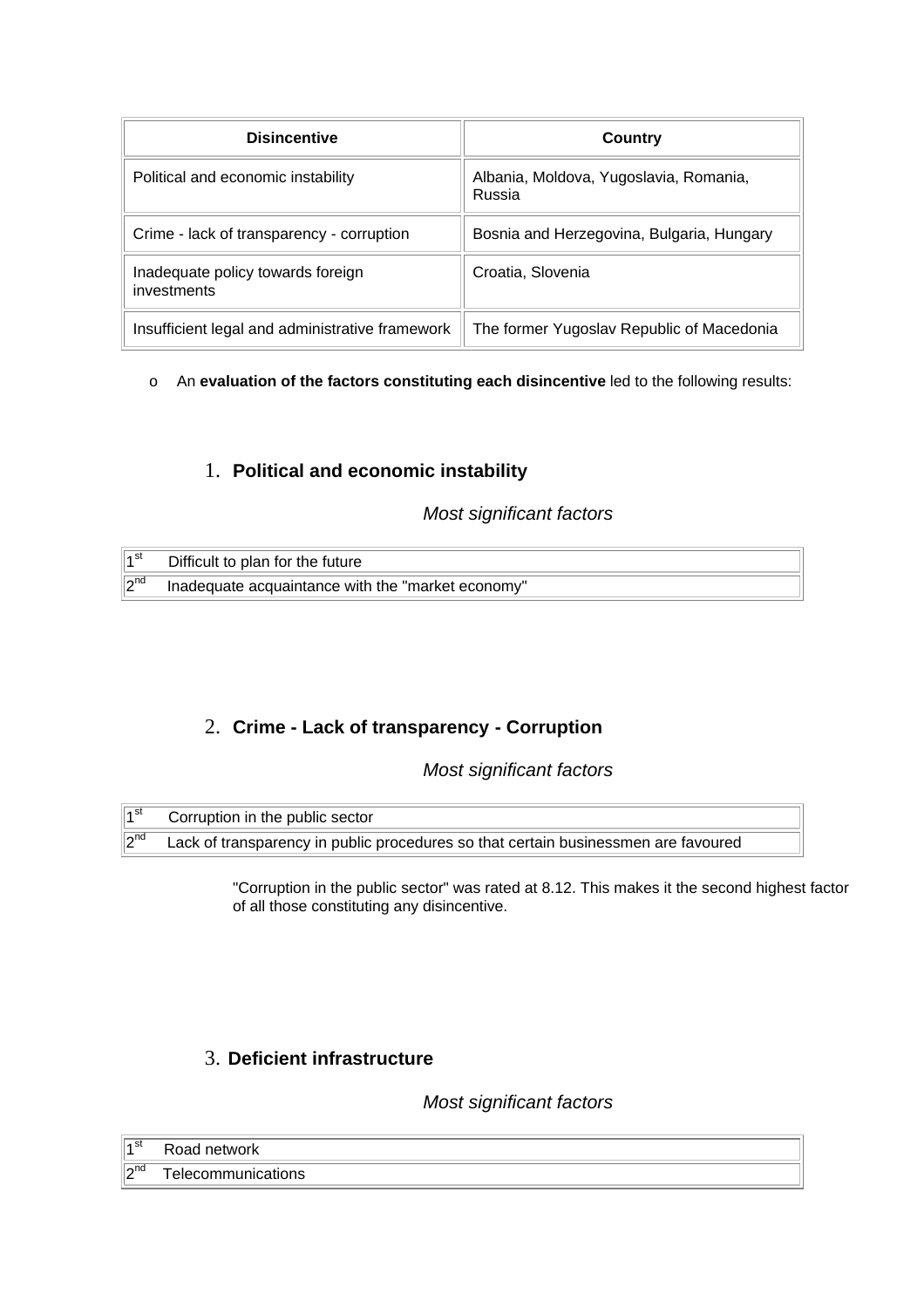# 4. **Insufficient legal and administratie framework**

*Most significant factors*

| ∣⊿st       | Complicated customs and cross border procedures |
|------------|-------------------------------------------------|
| $\ 2^{nd}$ | Customs duties legislation                      |

# 5. **Inadequate policy towards foreign investment**

# *Most significant factors*

| ∣⊿st                | <b>Bureaucracy</b>                               |  |
|---------------------|--------------------------------------------------|--|
| ∥ <b>ี</b> ∩nd<br>▵ | n:ff<br>ownership<br>-in<br>land<br>Difficulties |  |

**"Bureaucracy"** was rated **8.33,** making **it the most important of all the factors** constituting disincentives.

#### **"Bureaucracy" - "Corruption in the public sector"**

The above factors received the **highest ratings** (8.33 and 8.12 respectively) of all the rated factors constituting disincentives.

Comparing these factors, we can see that despite the fact that they are factors in two different development disincentives, they are related in so far as **both concern problems with the machinery of state.**

In conclusion, we can see that the most significant disincentives to the efficient running and development of foreign business activities have their origins in the state sectors of the nations under consideration.

# 6. **Negative business environment**

*Most significant factors*

| $\sqrt{1^{\rm st}}$ | Inexistant financial and banking systems |
|---------------------|------------------------------------------|
|                     | $2nd$ Black market                       |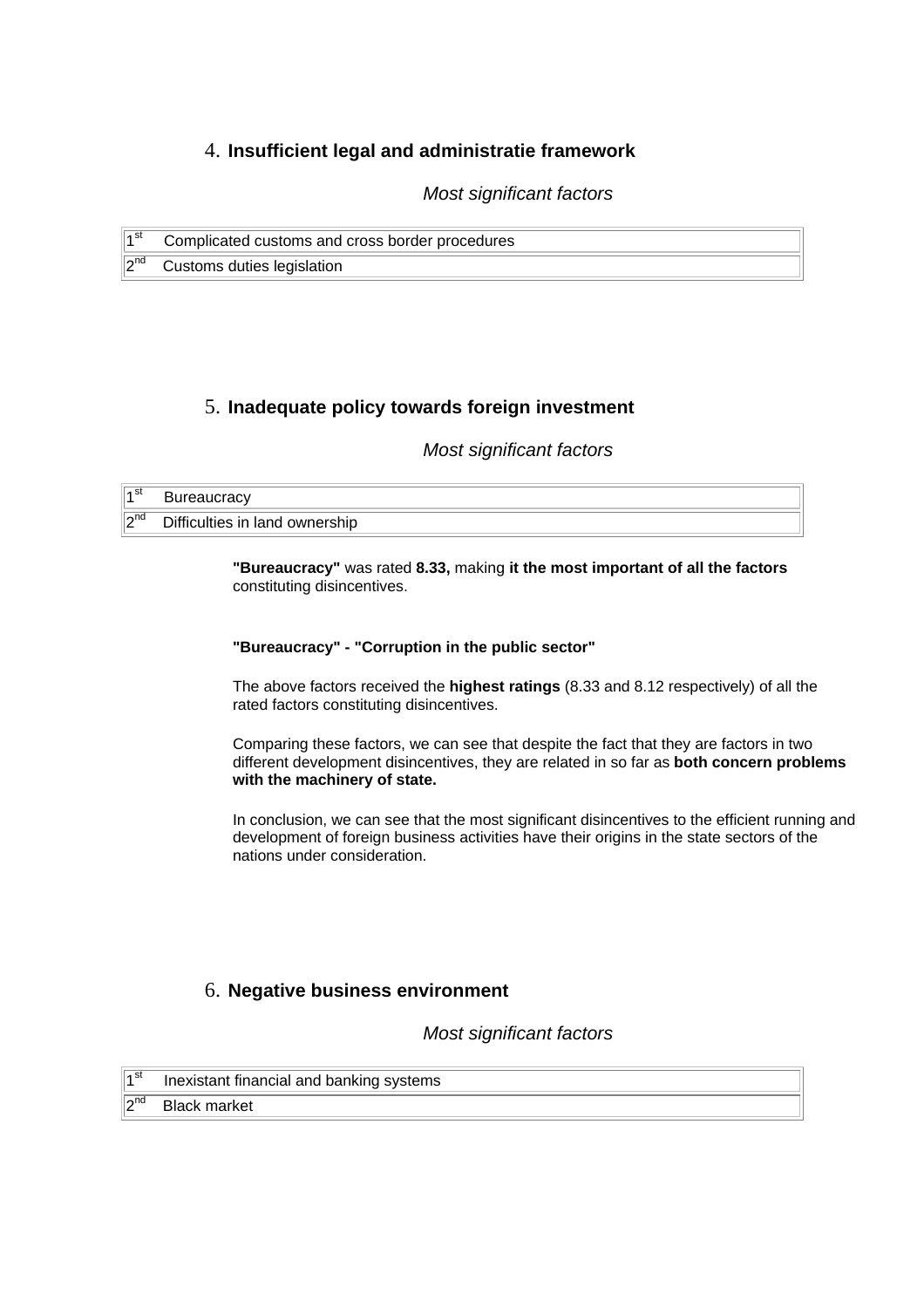#### **Additional disincentives**

Further disincentives to entrepreneurial activity are as follows:

- o The **lack of political will in the countries under examination** to intervene in and reform their legal and administrative frameworks; and
- o **With specific reference to Greek investors,**
	- I. The **lack of an investment support policy on the part of the Greek state;**
	- II. **Inadequate state assistance in investment projects** on the part of the Greek state. (insufficiently well-informed state-sector junior executives; vestigial support mechanisms; the lack of secure export credit lines etc.).

### **Proposals**

Our main proposals for alleviating disincentives to development are the following :

- o **examination of the possibility of cooperation** along the path used by **International Finance Corporation (IFC),** that belongs to World Bank, in order **to finance SME's investing** in the candidate countries;
- o **investment from EU businessmen to CEEC**, having as common strategy the industrial cooperation of SME's and as **objective the revitalization of the productive web;**
- o the **economic support and promotion of cooperation between foreign companies and representative bodies and associations** there and their opposite numbers in the target nations with a view to improving business relations;
- o **facilitation of cross-border controls;**
- o the **formulation of bilateral and multilateral agreements** along with the provision of secure export credit lines;
- o the **creation of reliable information and research networks,** to keep investors informed of current economic, social, legal and administrative developments in the relevant nations.
- o **adoption and use of European quality standards, measures and levels,** for the creation of a single entrepreneurial culture and the removal of differences in the evaluation of quality.

# 3. **OBJECTIVES**

This survey aims to **identify and rank the most serious disincentives to development** faced by European, and in particular Greek, companies active or wishing to be active in the SECI nations (that is, the Balkan and Black Sea states); to **evaluate them,** and **to propose possible ways forward.**

# 4. **METHODOLOGY**

This presentation is based on **field-research** data gathered **via a structured questionnaire.** For maximum confidence in our results we sent the questionnaire to two **different groups**: **a) companies; and b) organizations.**

More specifically, questionnaires were sent to: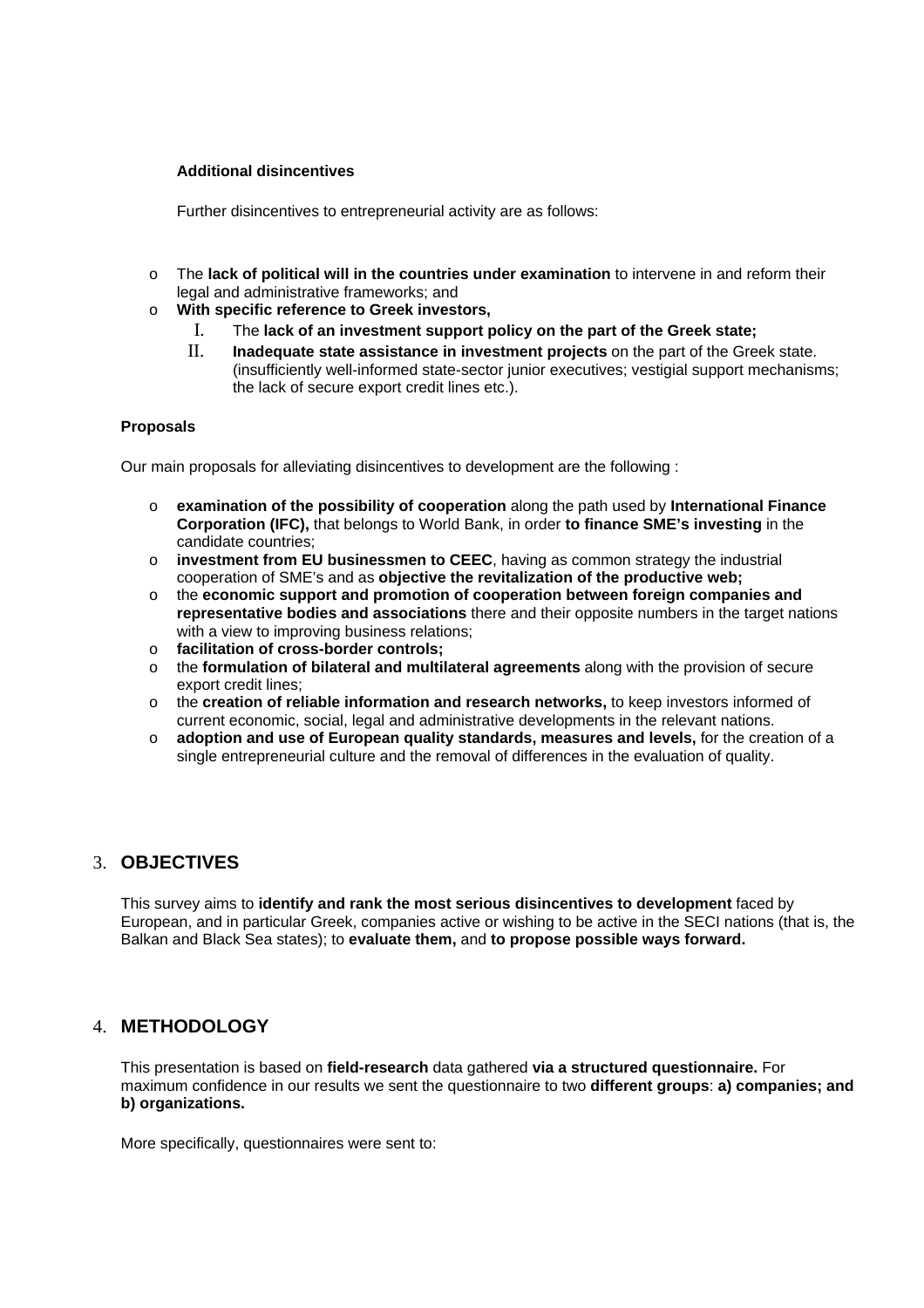#### **a) companies**

- o To **members of the Federation of Industries of Northern Greece.**
- o To **companies throughout Greece** with a presence in the SECI countries; presence here being taken to include both the running of installations there and trading therein. We were guided in our choice of companies by information made available to us by the Economic and Commercial Services Offices of the Greek Embassies in the relevant countries.

#### **b) organizations**

- o To the **offices of the International Finance Corporation (IFC),** a part of the World Bank., in those countries constituting our field of research. We were assisted here by the IFC representative who made relevant details available to us on his visit to our offices here in Thessaloniki.
- o To the **Economic and Commercial Services Offices of the Greek Embassies** in the SECI countries.

#### *The structure of the questionnaire*

- e. A **concise presentation** of the **six (6) basic categories of development disincentives** for the respondent to rank:
	- 1. Insufficient legal and administrative framework
	- 2. Political and economic instability
	- 3. Negative business environment
	- 4. Inadequate policy towards foreign investments
	- 5. Deficient infrastructure
	- 6. Crime lack of transparency corruption

## oAn **analytical presentation by category** of the disincentives for the respondent to assess.

- o**Space for the respondent to list disincentives not mentioned** in the body of the questionnaire;
- o**Space for the respondent to list any proposals** concerning their improvement and alleviation.

#### *Processing of the results*

- a. The disincentives were assessed on a **scale of significance** from **1: less restrictive to 10: highly restrictive** (the scale of significance was reversed)
- b. The **Level of Significance** of each disincentive was worked out on the basis of the aggregate score from all returned questionnaires
- c. The **Average score for each disincentive** was worked out on the basis of the aggregate level of significance taken from all returned questionnaires
- d. **Microsoft® Excel was used to process** the returned questionnaires.

#### *The mailing and collection of the questionnaires*

- e. Questionnaires were sent to **F.I.N.G. members** on October 20, 1998.
- f.Questionnaires were sent to **companies throughout Greece** active in the SECI countries between October 23 and November 2, 1998.
- g. The sending of questionnaires to **organizations** (IFC offices, Economic and Commercial Services Offices) in the countries under examination in the survey was completed on November 2,1998.
- h. In total, **questionnaires were sent to a total of three hundred and eighty (380) companies and organizations.**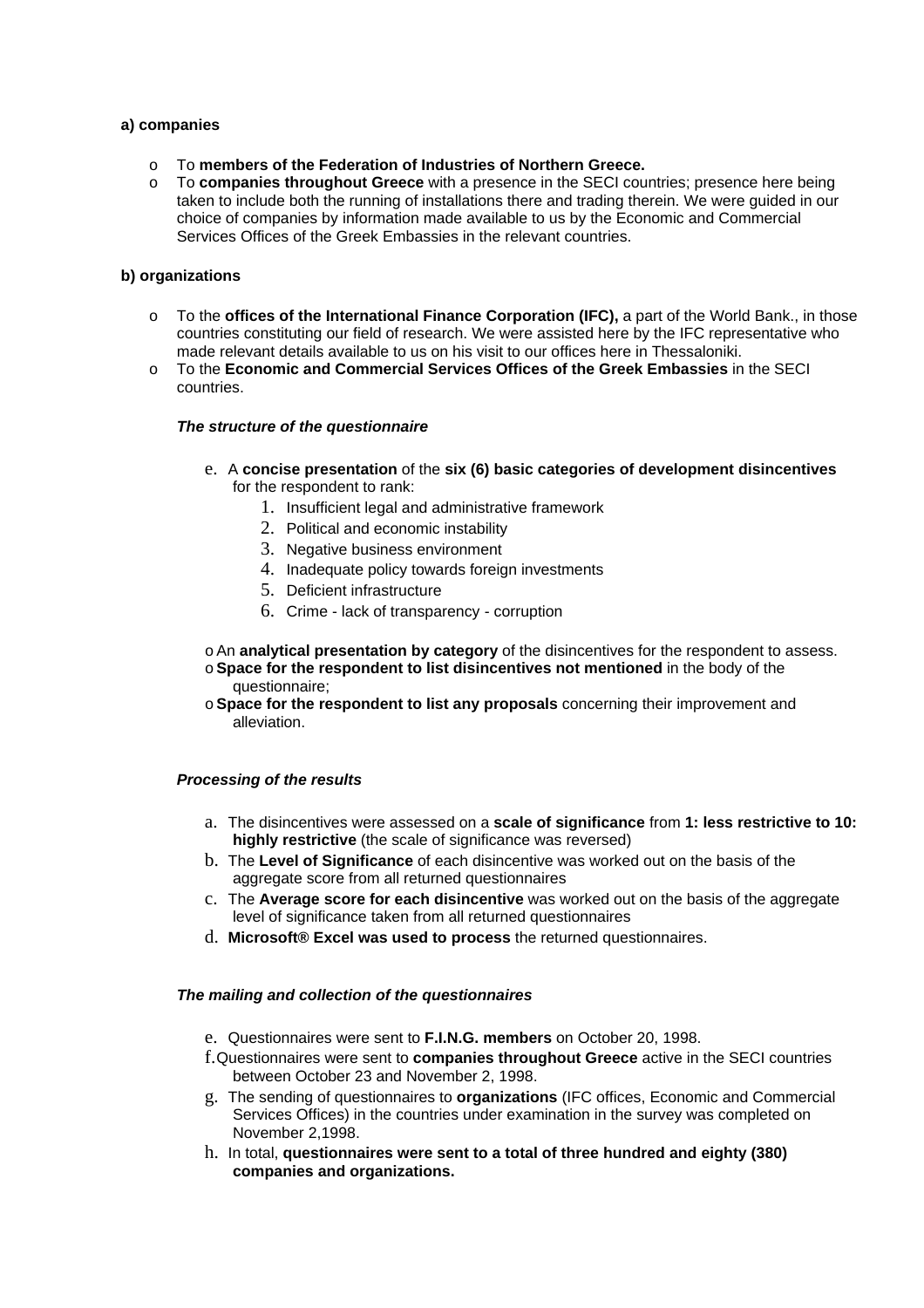#### i.**Two hundred and seventy (270) questionnaires were** returned for processing **from 92 companies and organizations.**

The last completed questionnaires were received on November 17, 1998.

# 5. **RESULTS**

#### **5.1. Sample identification**

The survey sample is considered representative in so far as it displays the following characteristics:

#### **5.1.1 Enterprises**

i.are highly export-oriented

ii.have already invested significantly in the SECI nations in the form of production unit (which is true of the majority of the sample) or in the form of representatives or commercial premises.

As a result, the selected companies face impediments to the development of various kinds of commercial activity on a daily basis..

More specifically, it is worth noting that the majority of Greek companies active in the countries under examination are small or medium-sized enterprises (SMEs), which, according to the EU, means they employing less than 250 employees. A small number of the companies included in the survey can be described as large in size.

They are mainly involved in light industry and trade. An analytical break down of these activities is as follows:

Food and drink, cloth, clothing and footwear, paper, plastic products, basic metal products and machinery not including electrical goods or means of transport.. Furthermore, 90% of the Greek companies selected to take part in the survey are active in more than one country in Central and Eastern Europe and the former Soviet Union.

Bulgaria has the greatest number of active Greek companies in the Balkans, followed, in order, by Albania, Romania, Russia, and Hungary and Poland.

### **5.1.2. Organizations**

Both the IFC executives and the Economic and Commercial Advisers who took part in the survey have a great deal of experience through their everyday involvement in the world of business and their opinions constitute a substantiated view as to the assessment and alleviation of disincentives to development.

#### **5.1.3. Sample characteristics**

o A total of **8,359 employees** work for the companies and organizations which completed and returned the questionnaires.

o **Companies constitute 75%** of the total number of returned and completed questionnaires, while

o **Organizations make up the remaining 25%** of the replies.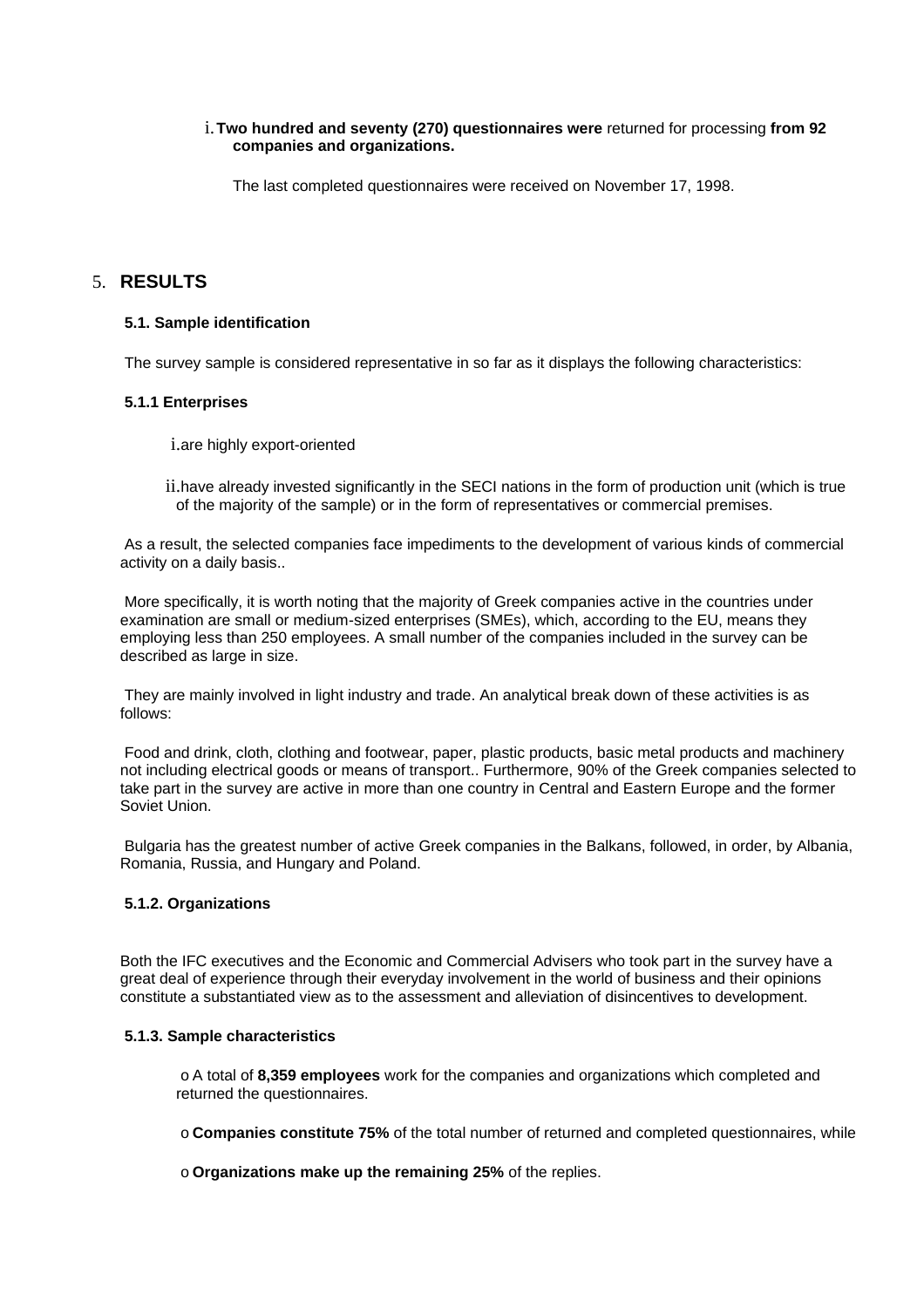#### **5.2. Results Analysis**

The survey sample is considered representative in so far as it displays the following characteristics:

#### **5.2.1. Most significant business research**

o On processing all the completed questionnaires it became clear that according to the assessments of the businesses and organizations included in the survey sample, **the most significant development disincentive is «Political and Economic Instability»,** with an average score of 8.03, while the least important disincentive was «Negative Business Environment» with an average score of **5.19.**



Similarly, it can be seen that **all the development disincentives had an average score greater than 5.;** that is they were all high enough to be **considered «significant»** in line with our system of categorization..

o **The most significant disincentive on average is Political and Economic Instability** which received the following average scores by country:

| ■ Moldova       | 10   | • Hungary                                   |      |
|-----------------|------|---------------------------------------------|------|
| ■ Albania       |      | • Croatia                                   | 7.75 |
| ■ Yugoslavia    | 8.63 | $\blacksquare$ Romania                      | 7.57 |
| ■ Russia        | 8.57 | • The former Yugoslav Republic of Macedonia | 6.86 |
| <b>Bulgaria</b> | 8.20 | • Slovenia                                  | 6    |
|                 |      | • Bosnia and Herzegovina                    | 5    |
|                 |      |                                             |      |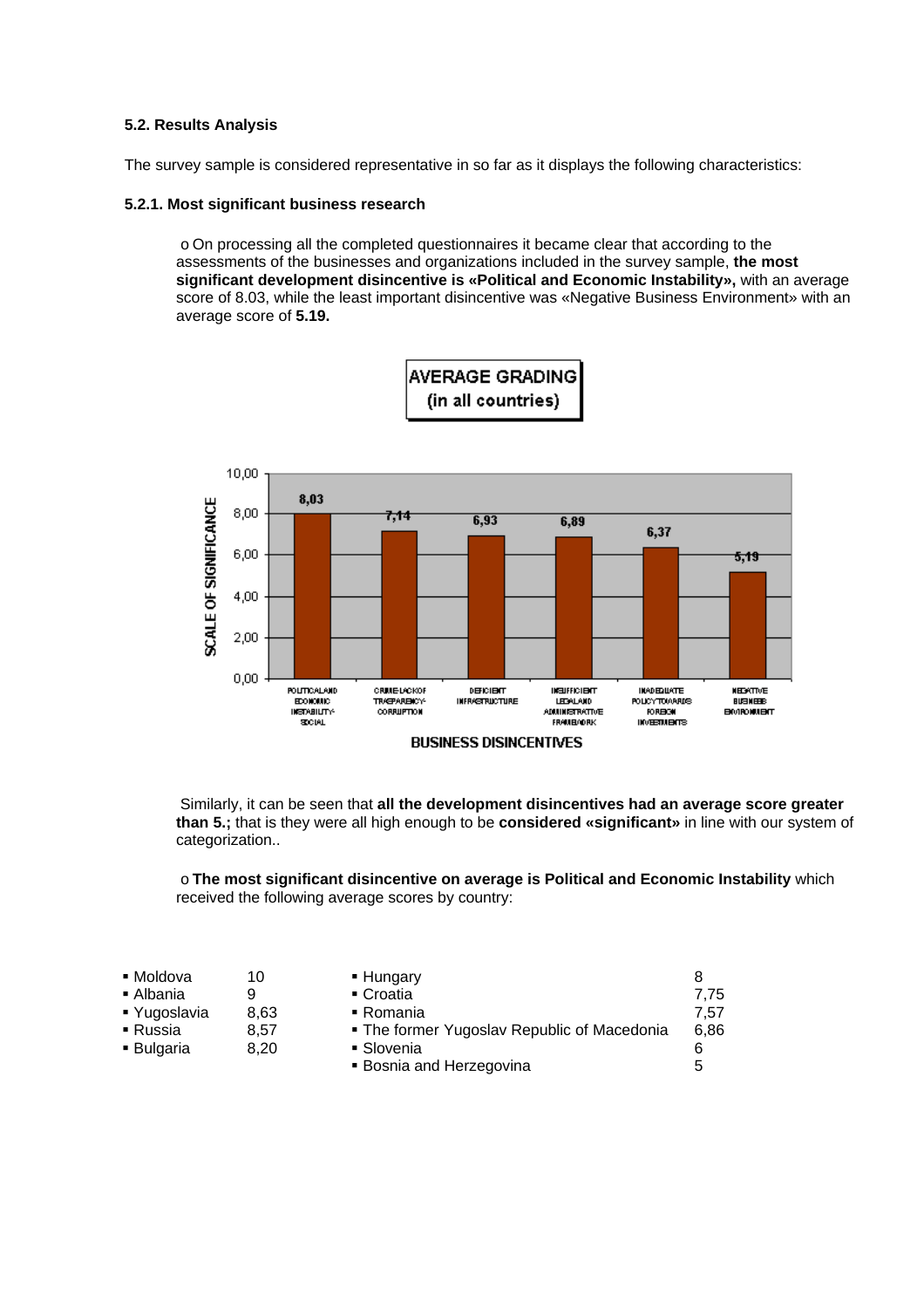However, more reliable results **require the removal from the above scores of those for Moldova, Bosnia, Slovenia and Hungary** since our replies from these countries were insufficient for accurate conclusions to be drawn from them.

#### **5.2.2. Percentage of significance of business disincentives**

• The level of significance attributed by respondents to each type of business disincentive is presented in the following table. We created three categories of significance: **highly significant (7-10), important (5-6), and less important (1-4),** the sum of which for every disincentive is 100.



ß We can see that «Negative business environment» and «Inadequate policy towards foreign investment» were assessed as being highly significant by the least number of respondents: **only a quarter (1/4) of those responding considering «Negative business environment» to be highly significant**, and **less than half the respondents (47%) considered «Inadequate policy towards foreign investment» as a highly significant disincentive.**

ß In contrast, **«Political and Economic Instability» was assessed by 71% of respondents as Highly Significant** and by 23% as Significant; while **«Insufficient Legal and Administrative Framework» was considered by 70% of respondents to be highly significant** and by 13% to be significant.

#### **5.2.3. Basic disincentive per country**

The **main disincentive** across all the relevant countries proved to be **«Political and Economic Instability».** 

Analytically, by country, we have:

o **POLITICAL AND ECONOMIC INSTABILITY**  for Albania, Moldova, Yugoslavia, Romania and Russia (5 of the 11 countries)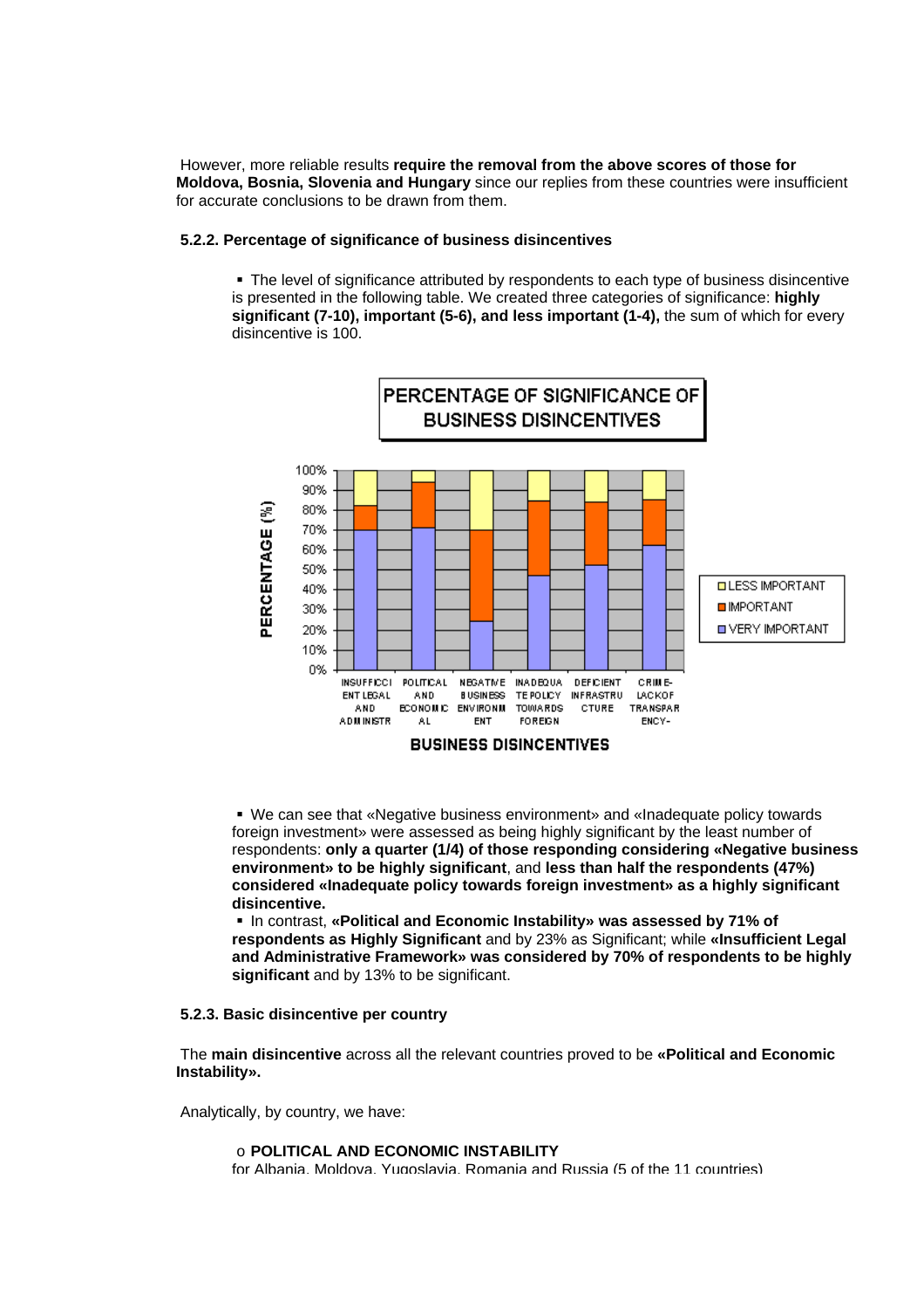#### o **CRIME - LACK OF TRANSPARENCY - CORRUPTION**

for Bosnia, Bulgaria and Hungary, (3 of the 11 countries)

o **INADEQUATE POLICY TOWARDS FOREIGN INVESTMENTS** 

for Croatia and Slovenia (2of the 11 countries)

#### o **DEFICIENT INFRASTRUCTURE**

for The former Yugoslav Republic of Macedonia (1 of the 11 countries)

#### **5.2.4. Total presentation of disincentives**

#### **INSUFFICIENT LEGAL AND ADMINISTRATIVE FRAMEWORK**

o The **most important factor** of those constituting «Insufficient Legal and Administrative Framework» was seen to be **«Complicated customs and cross border procedures»** with an average score of **7.47**, followed by **«Customs duties legislation» with an average score of 7.19.** 

o The least significant factor was deemed to be **«Inflexible Labour Legislation»** with an average score of **5.14.** However, every factor had a score in excess of 5 which indicates that the respondents considered every factor to be significant.

o More specifically, the factors were assessed as follows:





#### *NEGATIVE BUSINESS ENVIRONMENT*

o The **most significant factor was considered to be «Inexistant banking and financial system» with an average score of 7.69,** with «Black market» in second place with a score of 7.56.

o The least significant factor was considered to be «Obsolete machinery and equipment - outdated technology» with an average score of 6.47. However, it is worth noting that all the factors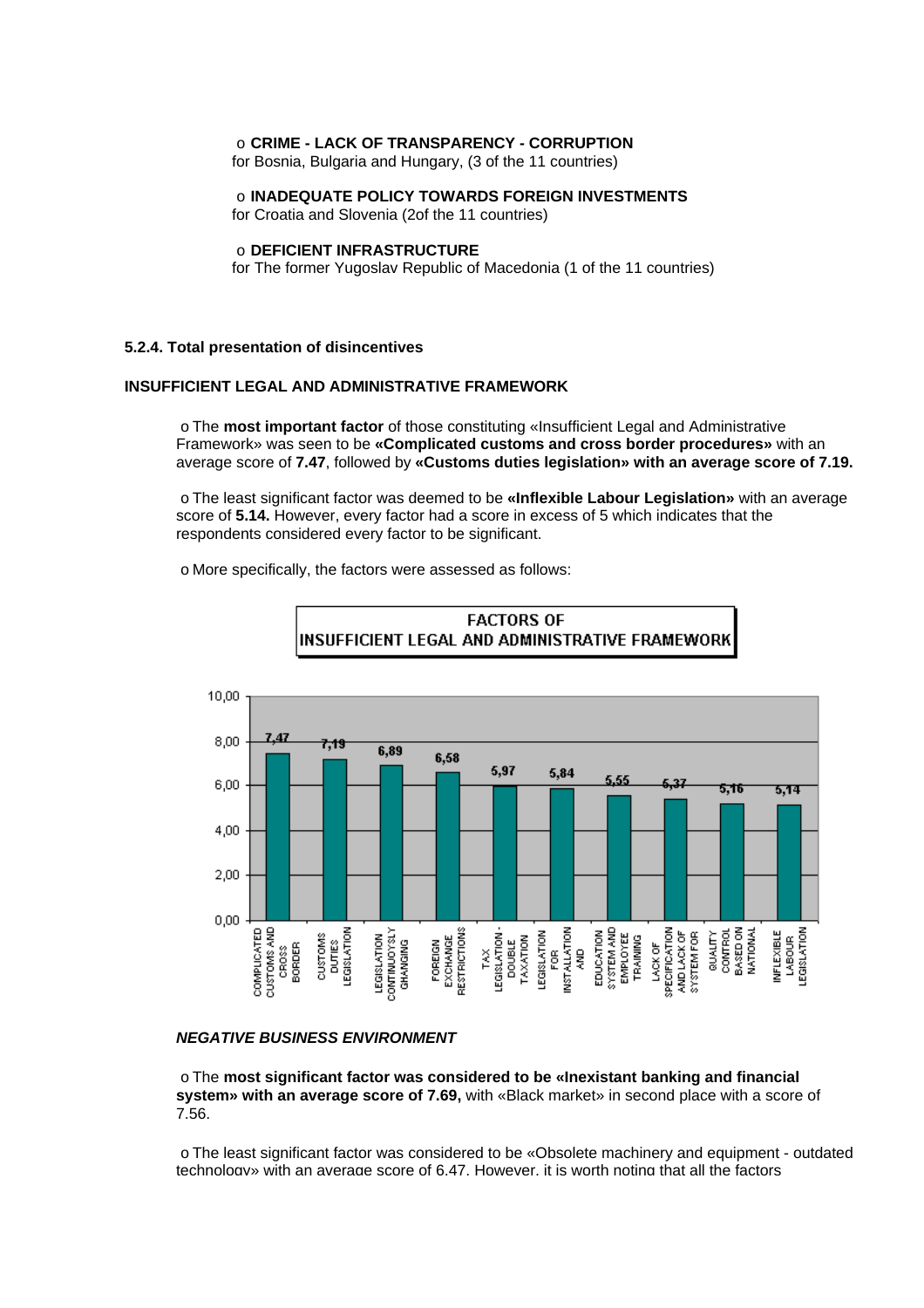constituting this disincentive have an average score of over 6.47 which would indicate that they are all considered to be significant.

o A more analytical assessment of the factors is as follows:



#### *POLITICAL AND ECONOMIC INSTABILITY*

o The **most significant factor was considered to be «Difficult to plan for the future» with an average score of 7.91,** while

o

o considered least significant was «Uncertainty of investments» with an average score of 7.20

o Every factor constituting this disincentive was assessed as being very significant as all three scores are in excess of 7.

o The assessment of the factors was as follows:

o

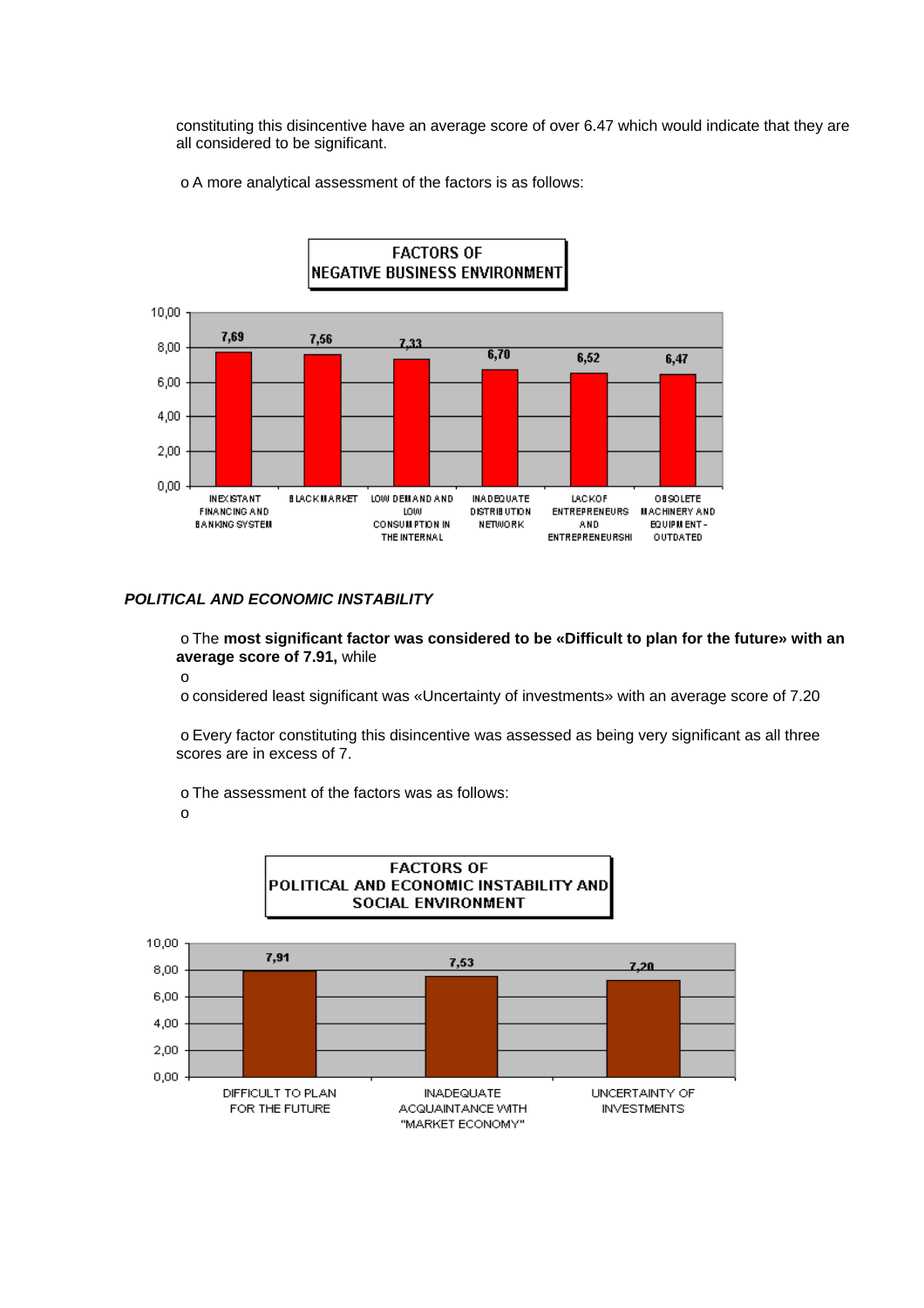#### *INADEQUATE POLICY TOWARDS FOREIGN INVESTMENTS*

o The assessment of the factors of this disincentive showed **the most important factor to be «Bureaucracy».** The average score was **8.33**, which was **significantly higher than any of the other factors.**

o The least significant factor was seen to be «Problematic capital and profit repatriation» with an average score of 6.64.

o The assessment of the factors was as follows:



### **FACTORS OF INADEQUATE POLICY TOWARDS FOREIGN INVESTMENTS**

### *DEFICIENT INFRASTRUCTURE*

o The assessment of the factors of this disincentive **showed the most important factor to be «Road network»** by a considerable margin; it had an average score of **7,93.**

o The least important factor was considered to be «Commercial Ports» with an average score of 5.45.

o The assessment of the factors was as follows: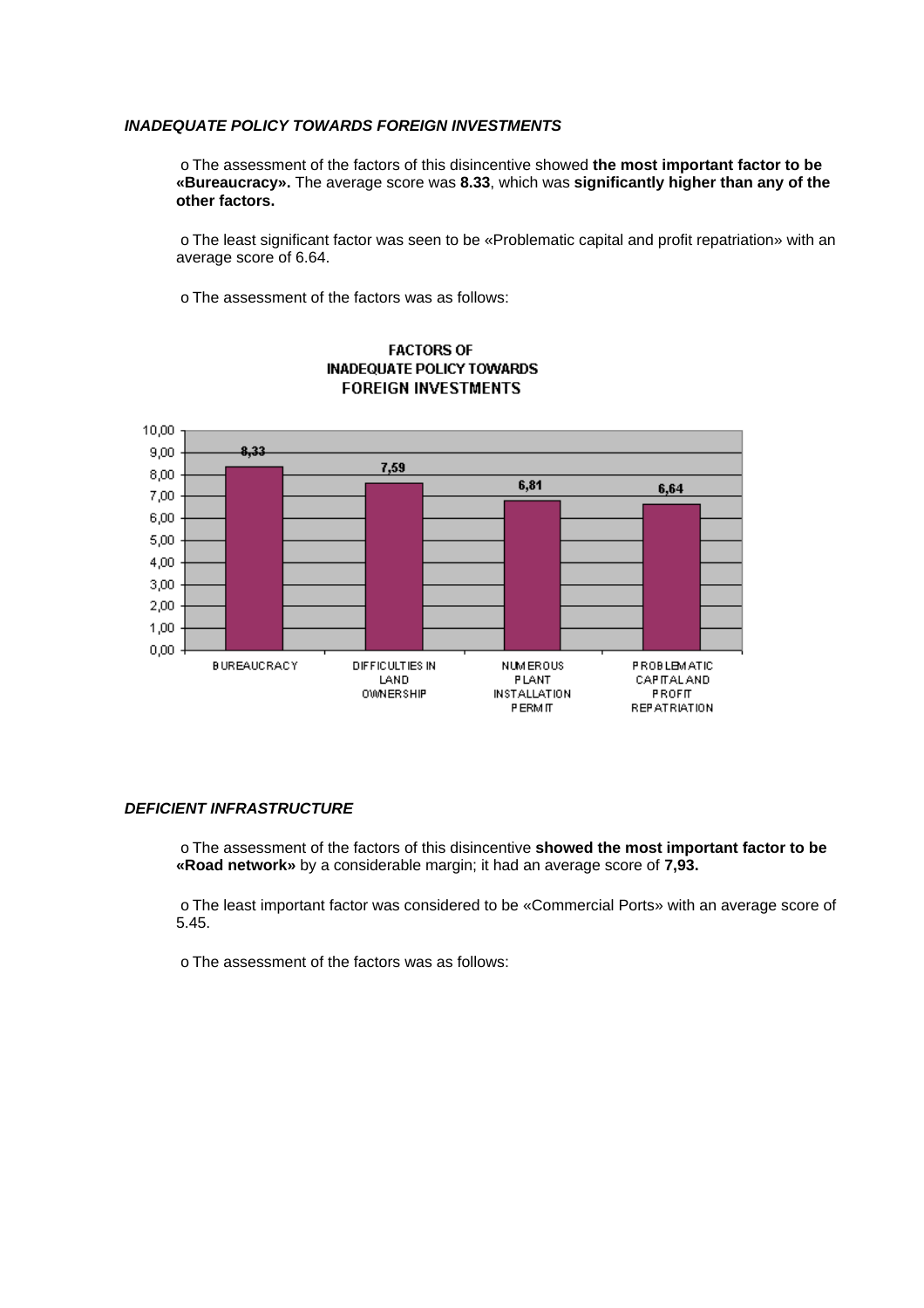

# **FACTORS OF DEFICIENT INFRASTRUCTURE**

## *CRIME - LACK OF TRANSPARENCY - CORRUPTION*

o In this case the most significant factor was seen to be «Corruption in the public sector» with an average score of 8.12.

## **5.2.5 Presentation of disincentives by country**



The most significant development disincentive in Albania is **Political and Economic Instability**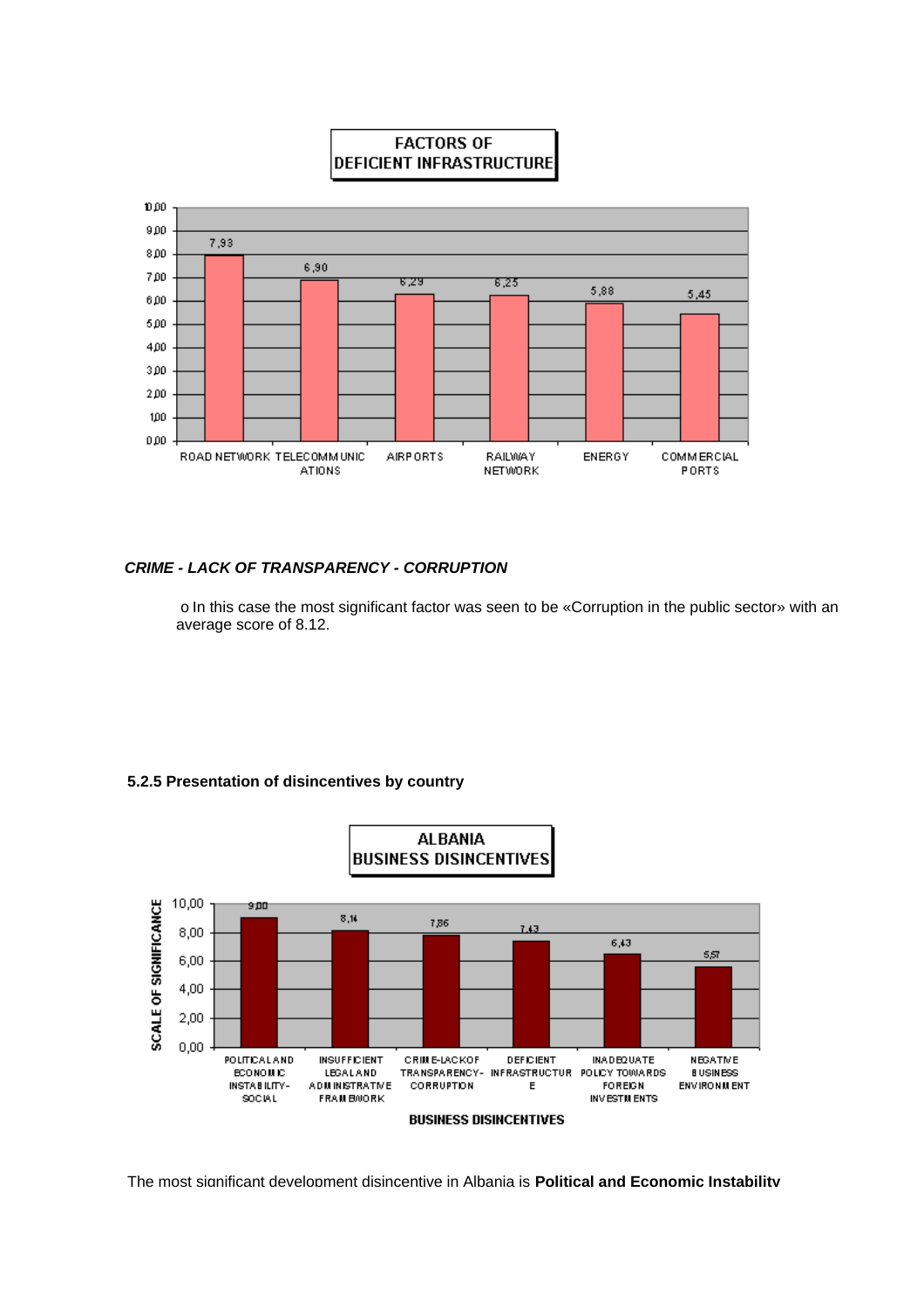#### **(Average score: 9)**



The most significant development disincentive in Bosnia is **Crime - Lack of transparency - Corruption (Average score: 6)** 



The most significant development disincentive in Bulgaria is **Crime - Lack of transparency - Corruption (Average score: 8.27)**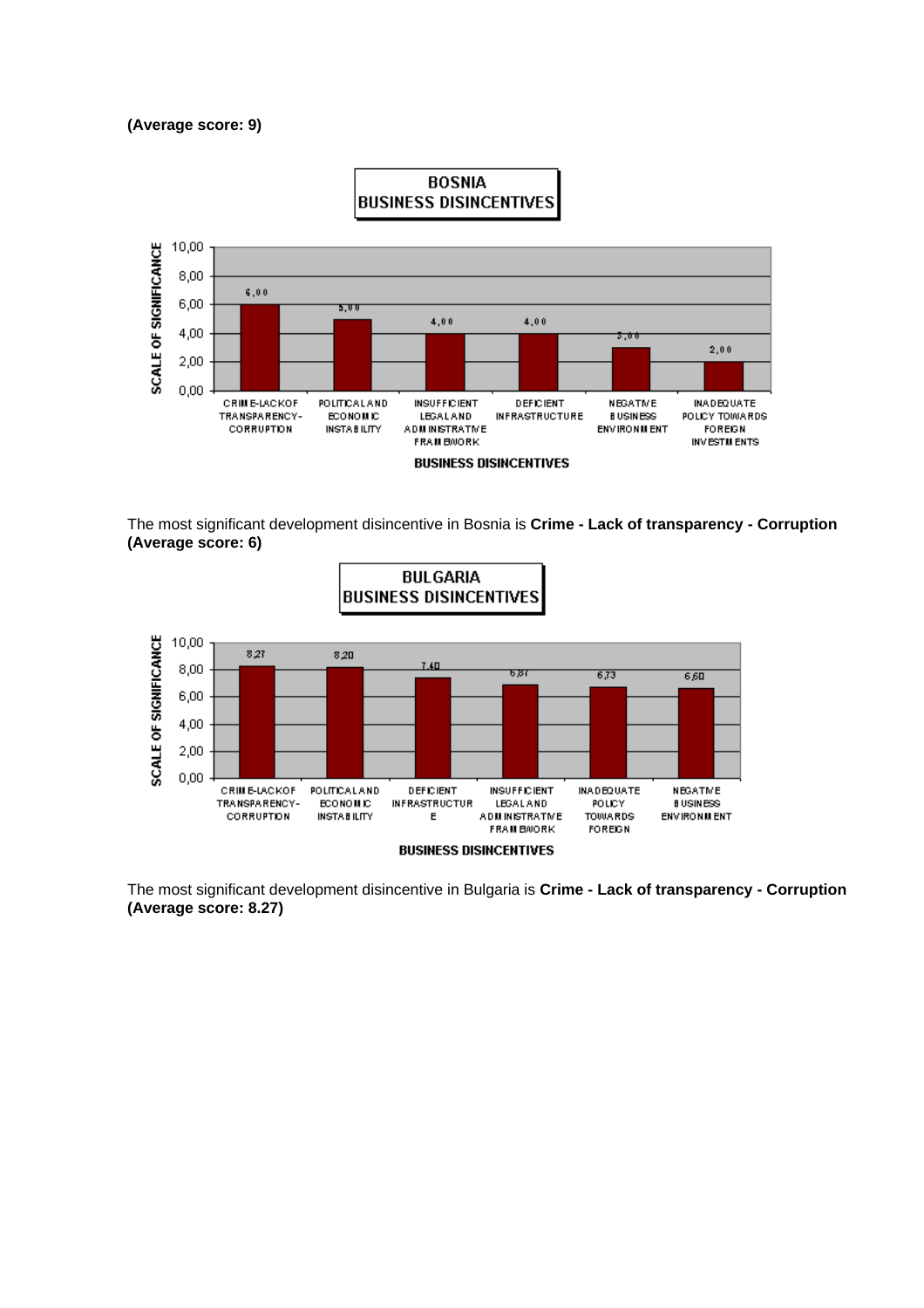

The most significant development disincentive in Romania is **Political and Economic Instability (Average score: 7.57)**



The most significant development disincentive in the former Yugoslav Republic of Macedonia is **Insufficient Legal and Administrative Framework (Average score:6.93)**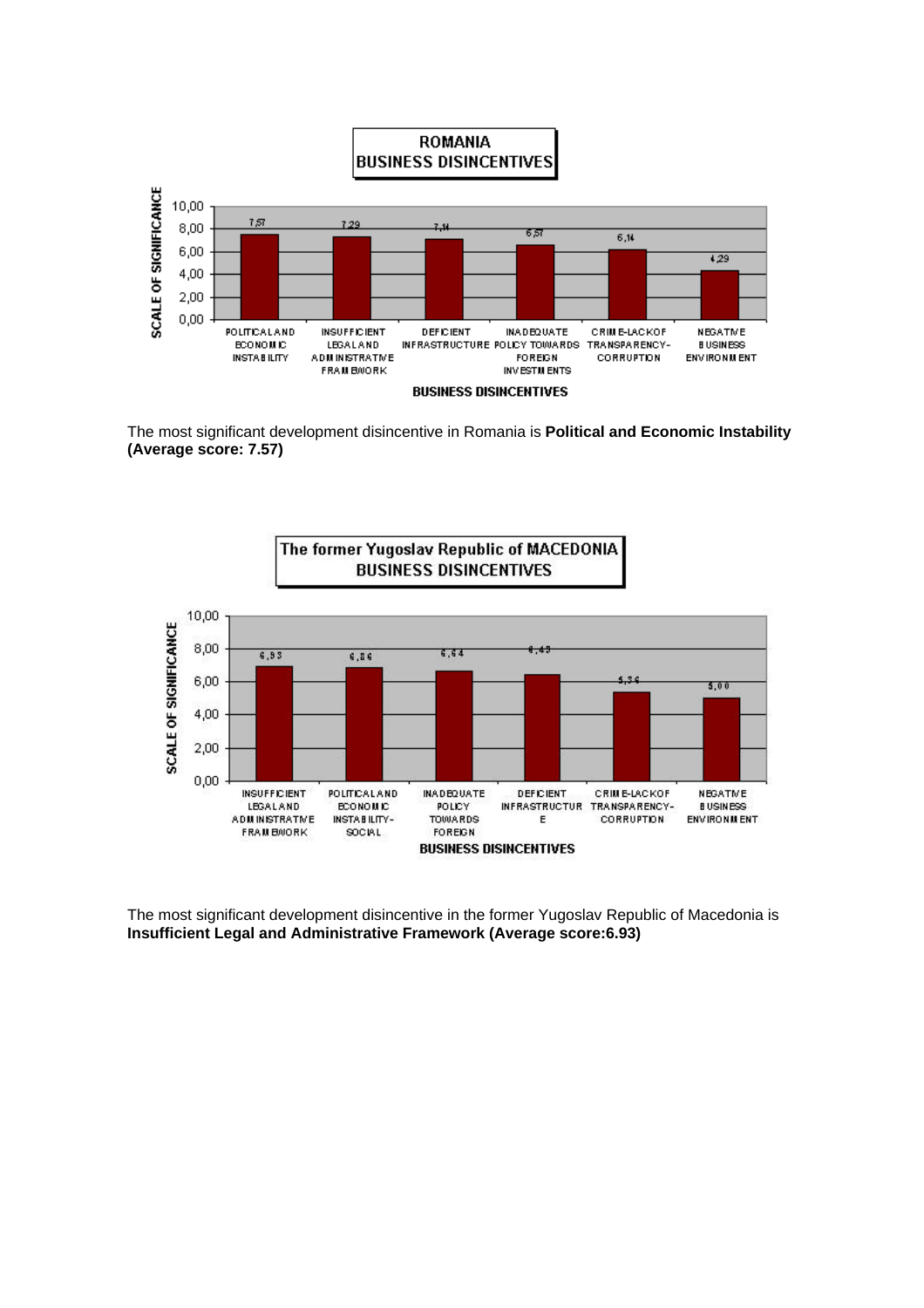

The most significant development disincentive in Moldova is **Political and Economic Instability (Average score: 10)**



The most significant development disincentive in Slovenia is **Inadequate Policy towards Foreign Investments (Average score: 9)**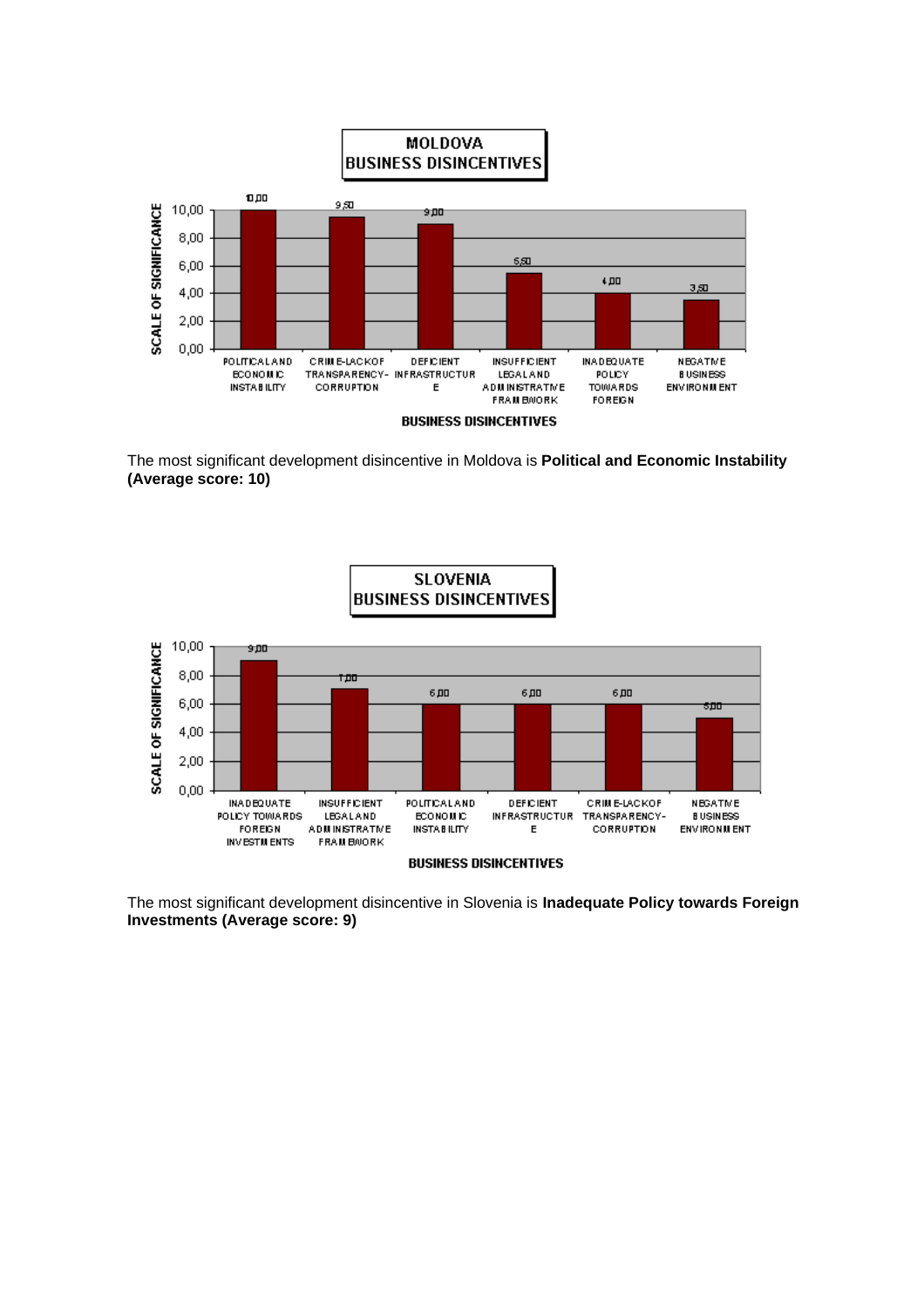

The most

significant development disincentive in Yugoslavia is **Political and Economic Instability (Average score: 8.63)**



The most significant development disincentive in Croatia is **Inadequate Policy towards Foreign Investments (Average score: 8)**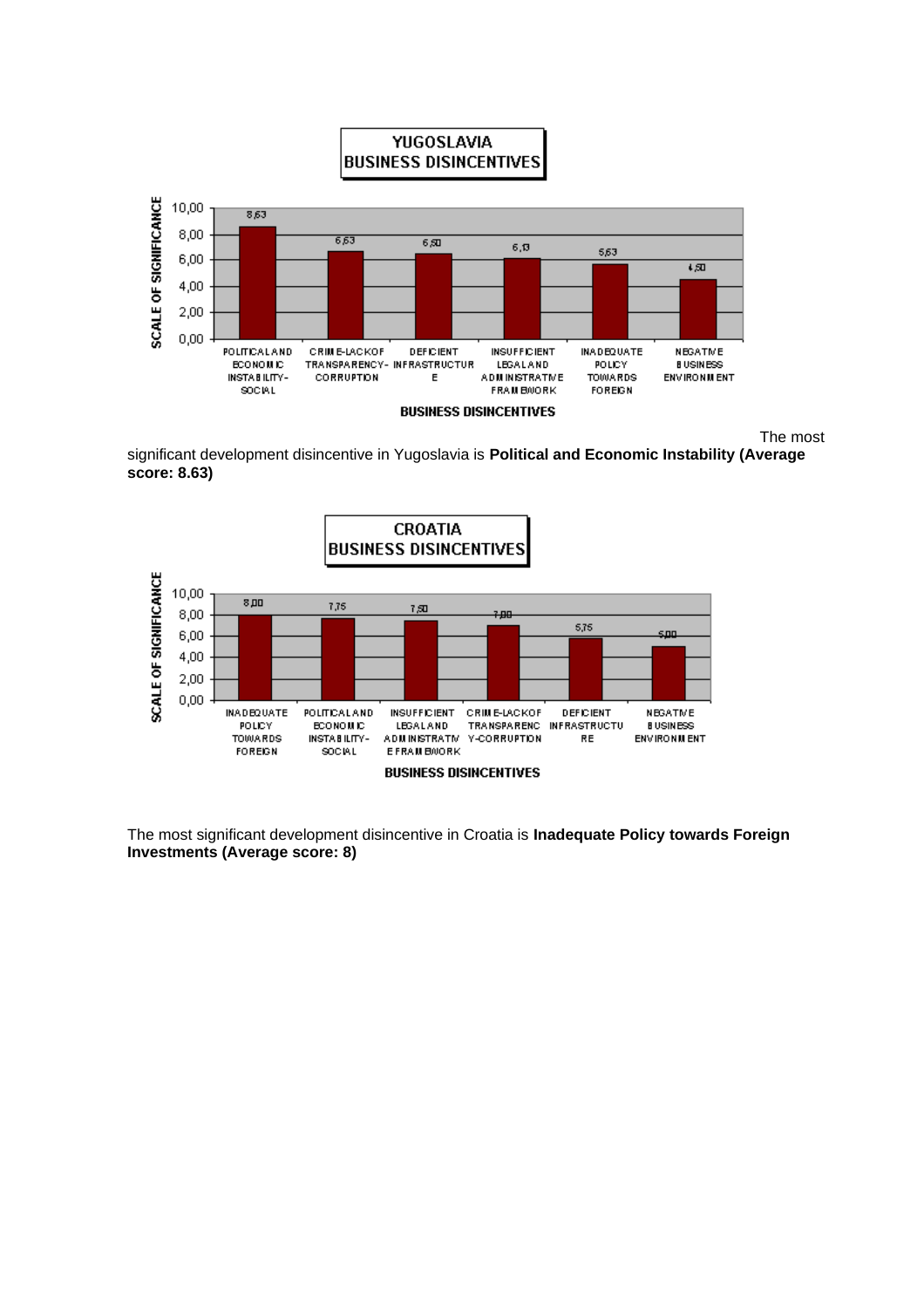

The most

significant development disincentive in Hungary is **Crime - Lack of Transparency - Corruption (Average score: 9)** 





The most significant development disincentive in Russia is **Political and Economic Instability (Average score: 8.57)** 

### **5.2.6. OTHER DISINCENTIVES BY COUNTRY**

In addition to the disincentives included in the questionnaire, **respondents listed additional disincentives faced.**

More specifically :

#### **ALBANIA**

o the lack of business associations and representation;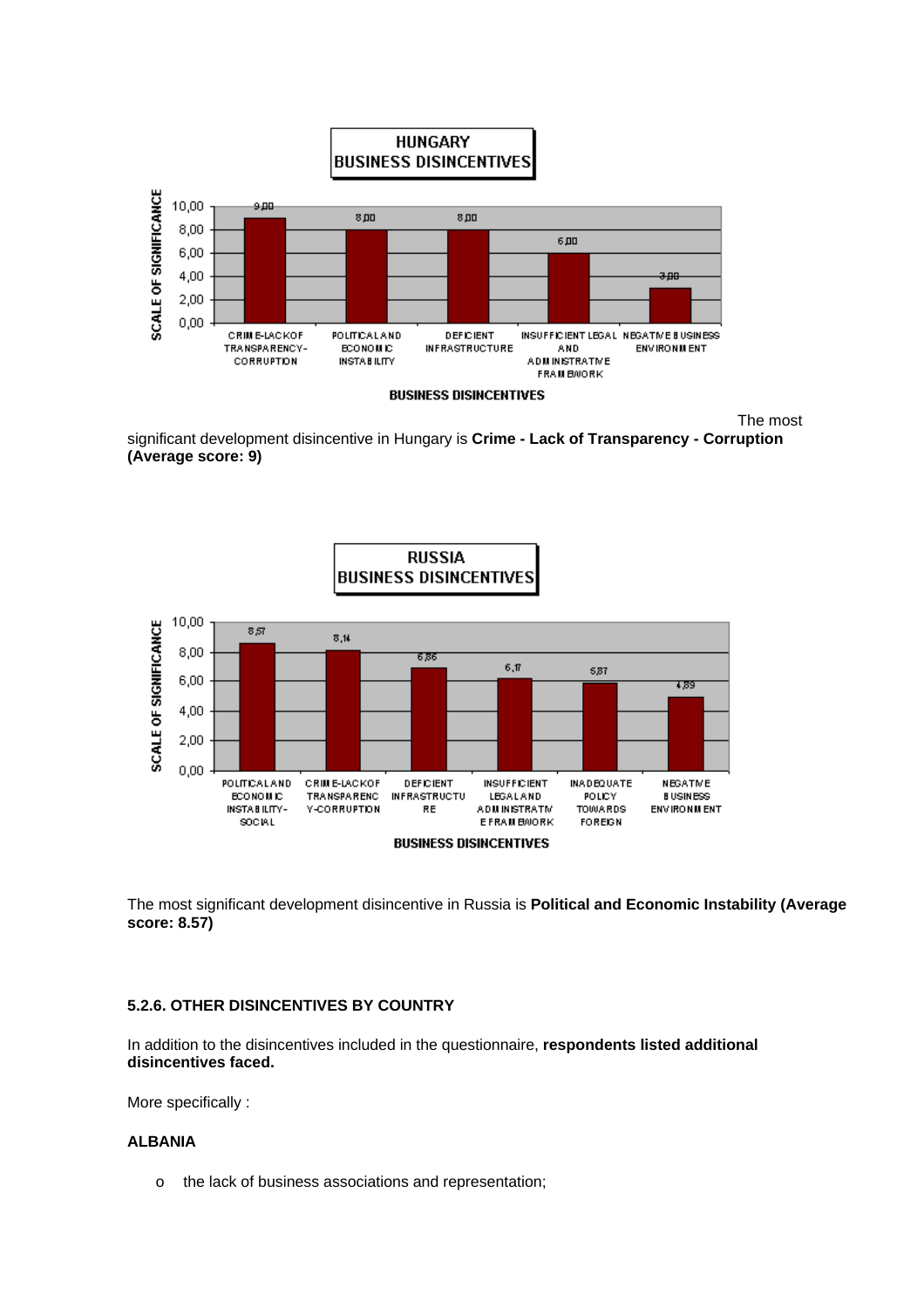- o inadequate information from existing organizations for the support of investment projects;
- o the failure of the legal system;
- o inadequately enforced customs agreements on the part of the Greek state.

#### **ROMANIA**

- o an inadequate judicial and public order system;
- o the lack of suitable business premises;
- o excessive rent increases and highly disadvantageous leasing terms.

#### **The former Yugoslav Republic of MACEDONIA**

- o the non-existence of an official translating body resulting from the lack of any formal dictionary for the regional Slavonic dialect.;
- o the lack of legal cover.

#### **YUGOSLAVIA**

- o non-existence of guaranteed export credit lines
- o the absence of Greek banks

#### **5.2.7. Proposals**

Specific proposals have been made with a view to improving the situation and alleviating and removing development disincentives. **The most important proposals by country**, focus on state support, community support and reliable, up-to-the-minute information. More specifically:

#### **ALBANIA**

- o the restoration of public order
- o the modernization of the banking system
- o the reduction of import duties.

#### **BULGARIA**

- o cooperation between commercial organizations in the countries under examination with a view to improving business relations;
- $\circ$  to request more E.U. funds to be channeled into Greece to strengthen its business activities;
- o economic support for the Economic and Commercial Office of the Greek Embassies from the Greek government;
- o the facilitation and provision of larger sums for guaranteeing export credit lines;
- o a reduction in import duties;
- o the promotion of Greek and European banks.

#### *More specifically from the point of view of the businessman*

- o full and accurate information for potential investors before they commit themselves to any form of economic activity and the provision of good legal cover;
- o maintaining a low profile in the local community.

**ROMANIA**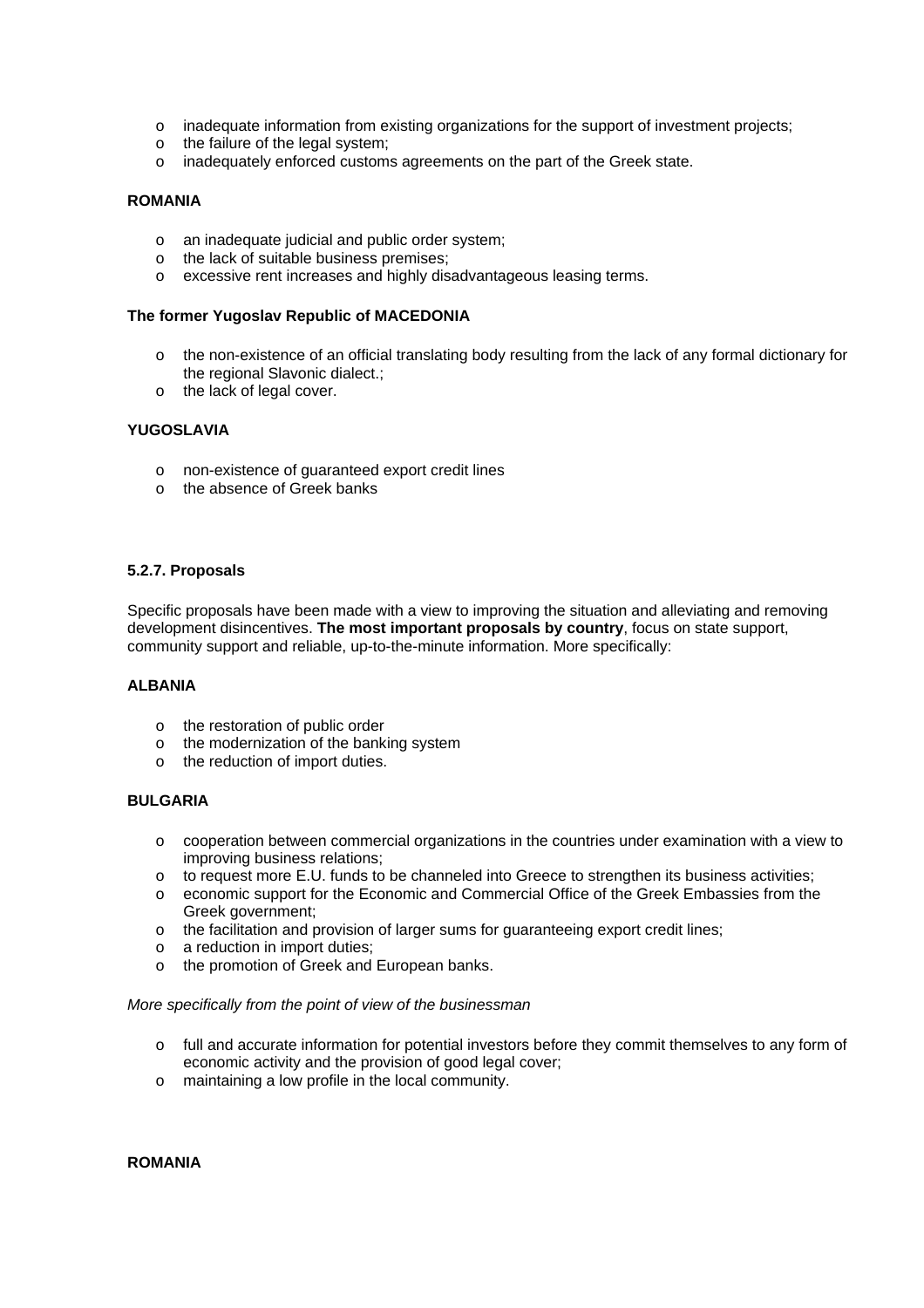- o cooperation between businessmen and the Economic and Commercial Offices of the Greek Embassy;
- o financial support for the Economic and Commercial Office of the Greek Embassies from the Greek government;
- o the provision of insurance by the Greek government against «political risk»

#### *More specifically, from the point of view of the businessman*

- o the selection of suitable and reliable business partners should a joint-stock company be proposed;
- o the specification of the capital which the business is willing to risk.

#### **The former Yugoslav Republic of MACEDONIA**

- o financial support for existing bodies (embassies, commercial attachees) by the Greek government;
- o the promotion of bilateral agreements between the states on all levels (trade, investment, tourism, banking etc.);
- o investment support from the Greek Ministry of Development (Industry);
- o the provision of insurance against «political risk» by the Greek government
- o The promotion of staff training and development programs by the businessmen

#### *Action on the part of the former Yugoslav Republic of MACEDONIA*

- o the creation of a Register of Business Professionals in FYROM (lawyers, accountants etc.) by the relevant government departments to facilitate the development of cooperation with foreign investors;
- o the strengthening of the commercial courts;
- o the speeding up of the due processes for conveyancing land and chattels;
- o a reduction in import duties.

#### **YUGOSLAVIA**

- o financial support for existing bodies (embassies, commercial attachees) by the Greek government;
- o the provision of guaranteed export credit lines by the Greek government;
- o the promotion of Greek and European banks;
- o the signing of bilateral agreements with the Greek government;
- o financial support from the E.U. for the renewal of infrastructure, especially in the fields of transportation and telecommunications;
- o interbank cooperation with E.U. banks to ease the transfer of capital;
- o a reduction in import duties;
- o request E.U. funds to help finance high technology research;
- o the gradual and unproblematic incorporation of Yugoslavia into international political and economic organizations;
- o the creation of information networks in cooperation with all interested parties.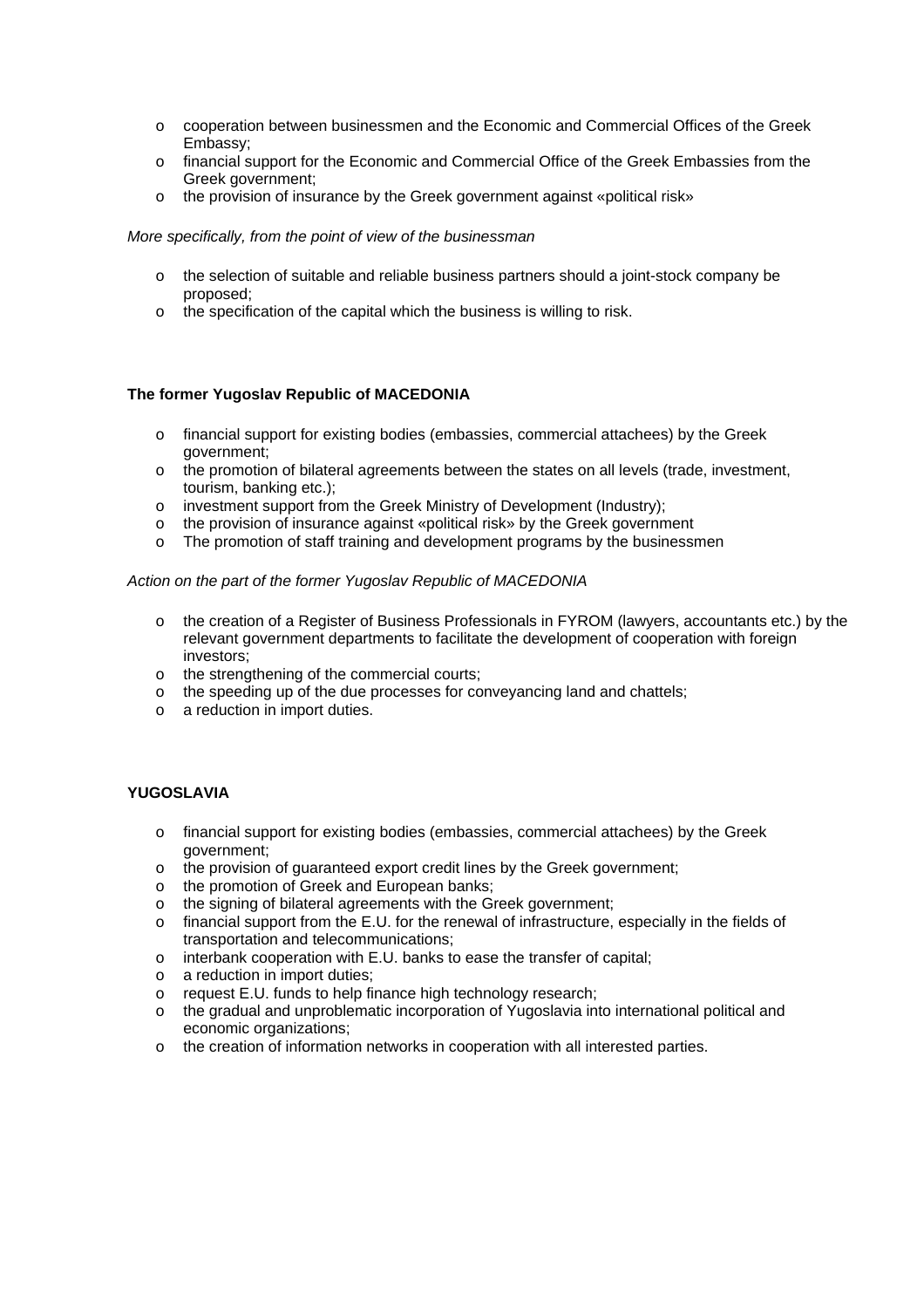### 6. **ANNEX**

**6.1. Questionnaire** *Q U E S T I O N N A I R E*

**for the DISINCENTIVES**

**that Greek companies face in their business activities, in the Balkan and Black Sea countries**

#### **COUNTRY OF INTEREST :**

**..................................…………………...........................................................................**

### **I. COMPANY PROFILE**

| <b>COMPANY NAME</b>                  |
|--------------------------------------|
| <b>NAME OF THE PERSON</b>            |
| who replied the<br>questionnaire     |
| <b>POSITION</b>                      |
| <b>NUMBER OF</b><br><b>EMPLOYEES</b> |
| <b>DATE</b>                          |

#### **II.** *GENERALLY,* **the disincentives to the business development in the Balkan and Black Sea countries**

**q** Please, based on your business experience, prioritize the disincentives you deal with, starting from the most restrictive to the less restrictive.

*(Number from 1 : most restrictive, to 10 : less restrictive )*

| Insufficient legal and administrative framework           |  |
|-----------------------------------------------------------|--|
| Political and economic instability and social environment |  |
| <b>Negative business environment</b>                      |  |
| Inadequate policy towards foreign investments             |  |
| Deficient infrastructure                                  |  |
| Crime - lack of transparency - corruption                 |  |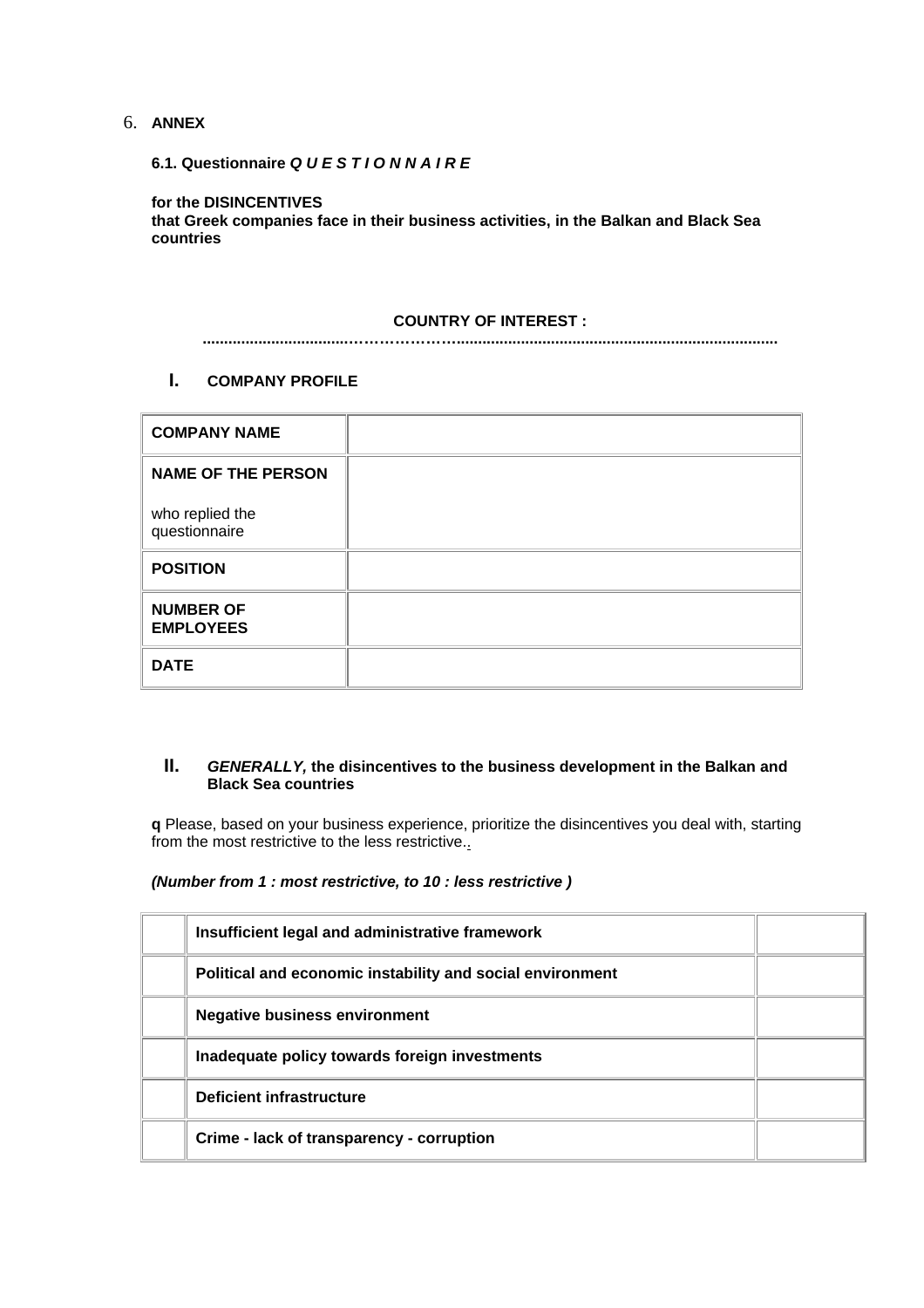### **III.** *ANALYTICALLY***, the disincentives to the business development in the Balkan and Black Sea countries**

### o **Insufficient legal and administrative framework**

Please, based on your business experience, prioritize the disincentives you deal with, starting from the most restrictive to the less restrictive

#### *(Number from 1 : most restrictive, to 10 : less restrictive )*

| Legislation, continuously changing                                                                                      |  |
|-------------------------------------------------------------------------------------------------------------------------|--|
| Inflexible labour legislation                                                                                           |  |
| (overtime, leaves, special allowances, dismissals, obligation of steady<br>employment for newly privatized enterprises) |  |
| Legislation for installation and operation of foreign enterprises                                                       |  |
| Tax legislation - double taxation                                                                                       |  |
| Customs duties legislation                                                                                              |  |
| Foreign exchange restrictions                                                                                           |  |
| Quality control based on National standards                                                                             |  |
| Lack of product specification and lack of system for quality accreditation                                              |  |
| Complicated customs and cross border procedures                                                                         |  |
| Education system and employee training                                                                                  |  |

# o **Political and economic instability and social environment**

### *(Number from 1 : most restrictive, to 10 : less restrictive )*

|   | Uncertainty of investments                    |  |
|---|-----------------------------------------------|--|
| 2 | Difficult to plan for the future              |  |
|   | Inadequate acquaintance with "market economy" |  |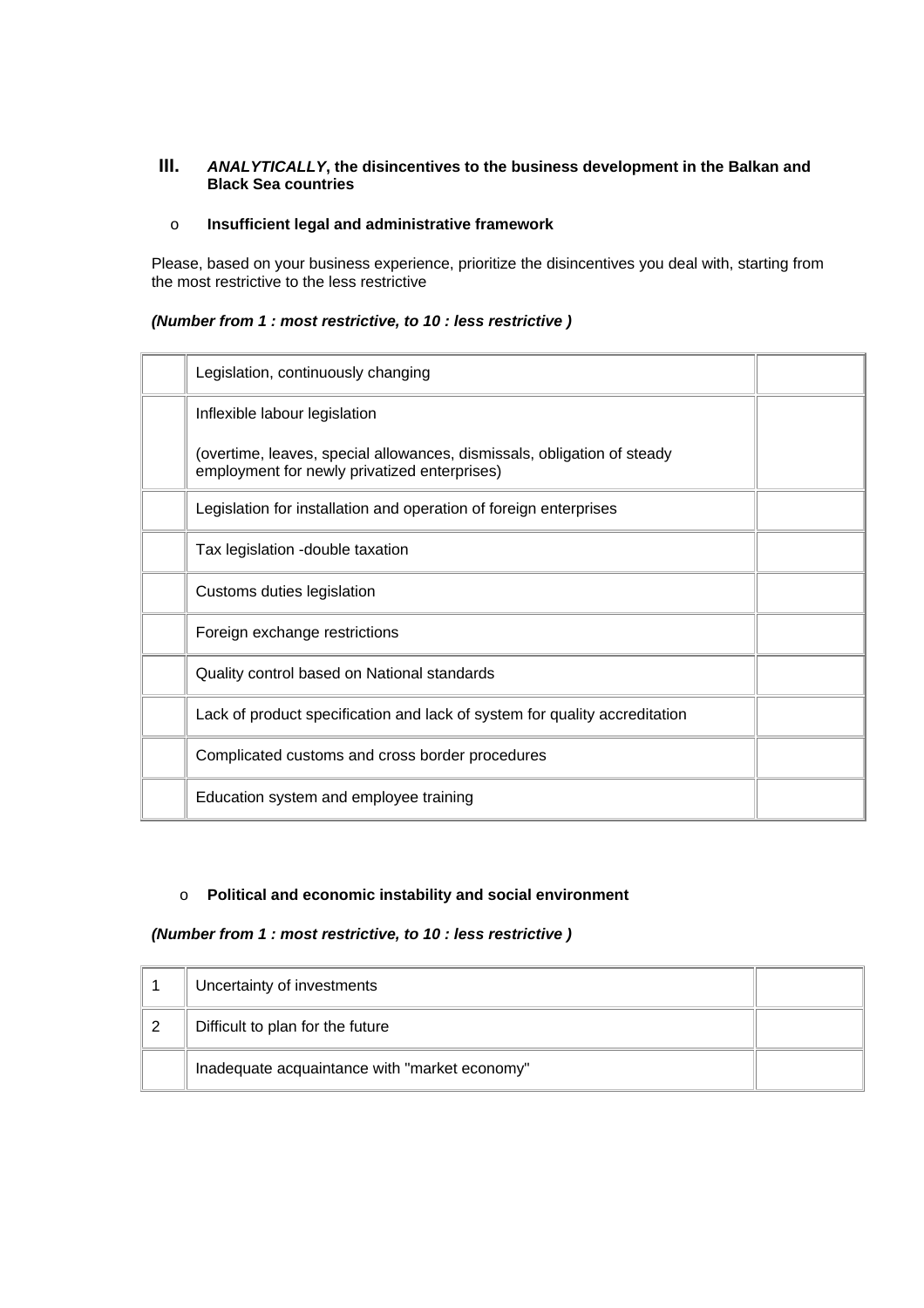#### o **Negative business environment**

#### *(Number from 1 : most restrictive, to 10 : less restrictive )*

| Inexistant financing and banking system                |  |
|--------------------------------------------------------|--|
| Low demand and low consumption in the internal market  |  |
| obsolete machinery and equipment - outdated technology |  |
| Lack of entrepreneurs and entrepreneurship             |  |
| Inadequate distribution network                        |  |
| <b>Black market</b>                                    |  |

## o **Inadequate policy towards foreign investments**

## *(Number from 1 : most restrictive, to 10 : less restrictive )*

| Numerous plant installation permit requirements |  |
|-------------------------------------------------|--|
| Difficulties in land ownership                  |  |
| Problematic capital and profit repatriation     |  |
| <b>Bureaucracy</b>                              |  |

## o **Deficient infrastructure**

#### *(Number from 1 : most restrictive, to 10 : less restrictive )*

| Road network       |  |
|--------------------|--|
| Railway network    |  |
| Energy             |  |
| Telecommunications |  |
| Airports           |  |
| Commercial ports   |  |